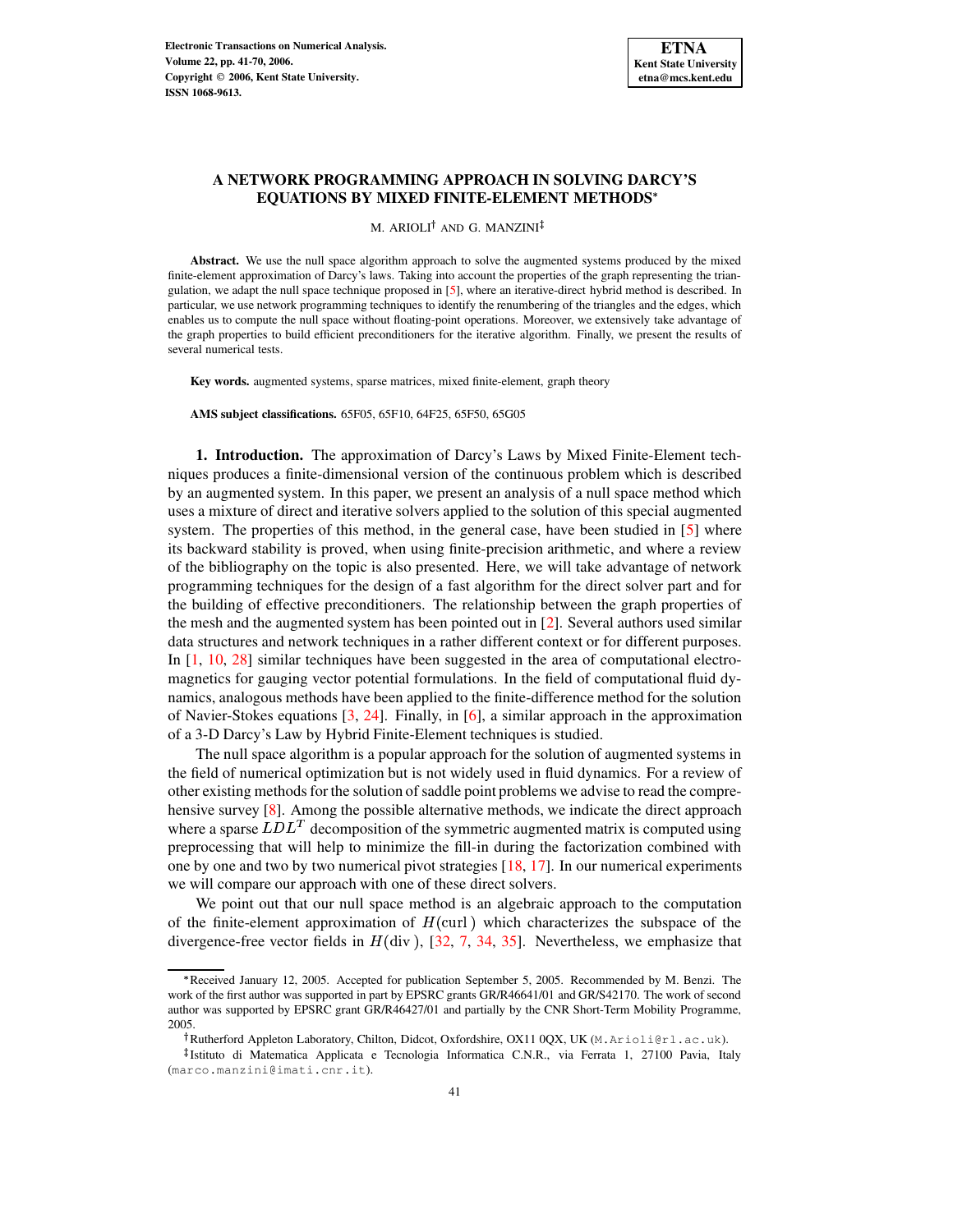our method does not require the explicit storage of the null space and, therefore, of the related finite-element approximation of  $H$ (curl). Our approach is applicable when  $RT_0$  and  $BDM_1$  finite elements [\[11\]](#page-29-10) are used. Nevertheless, we do not consider this a limitation in practical situations: the  $RT_0$  and  $BDM_1$  finite elements are widely used in the 3D simulation of physical phenomena, where higher order approximations have an exceeding computational complexity and the indetermination in the evaluations of the physical parameters is high. For the sake of simplicity, we describe our approach only for the  $RT_0$  finite elements.

In Section [2,](#page-1-0) we will briefly summarize the approximation process and describe the basic properties of the linear system and augmented matrix. In Section [3,](#page-4-0) the null space algorithm and its algebraic properties are presented. The direct solver is based on the  $LU$  factorization of the submatrix of the augmented system which approximates the divergence operator  $div$ . We will see in Section [4,](#page-7-0) how the basic structures of the matrices involved are described in terms of graph theory and how the  $LU$  decomposition can be performed by Network Programming classical algorithms. In particular, we will use the "Shortest Path Tree" (SPT) algorithms to achieve a reliable fast decomposition. Furthermore, the same graph properties allow us to describe the block structure of the projected Hessian matrix on which we will apply the conjugate gradient algorithm. This will be used in Section [5](#page-10-0) to develop the preconditioners. Finally, in Section [6,](#page-17-0) we show the results of the numerical tests that we conducted on selected experiments, in Section [7,](#page-23-0) we describe the possible extension of our techniques to the three dimensional domain case, and we give our conclusions in Section [8.](#page-24-0)

## **2. The analytical problem and its approximation.**

<span id="page-1-0"></span>**2.1. Darcy's Law.** We consider a simply connected bounded polygonal domain  $\Omega$  in  $\mathbb{R}^2$  which is defined by a closed one-dimensional curve  $\Gamma$ . The boundary  $\Gamma$  is the union of the two distinct parts  $\Gamma_D$  and  $\Gamma_N$ , i.e.  $\Gamma = \Gamma_D \cup \Gamma_N$ , where either Dirichlet- or Neumann-type boundary conditions are imposed. In the domain  $\Omega$ , we formulate the mathematical model that relates the pressure field  $p$  (the hydraulic head) and the velocity field  $\bf{v}$  (the visible effect) in a fully saturated soil with an incompressible soil matrix. This relationship is given by the steady Darcy's model equations; the assumption of soil incompressibility implies that the soil matrix characteristics, e.g. density, texture, specific storage, etc, be independent of time, space, and pressure. The Darcy's model equations read as

<span id="page-1-1"></span>
$$
\mathbf{v} = -\mathcal{K}\,\text{grad }p,\qquad\qquad \text{in }\Omega
$$

(2.2) DE893GFHC in -

Equation [\(2.1\)](#page-1-1) relates the vector field  $\bf{v}$  to the scalar field p throughout the permeability tensor  $\mathcal K$ , which accounts for the soil characteristics. Equation [\(2.2\)](#page-1-1) relates the divergence of  $\bf{v}$  to the right-hand side source-sink term f. These model equations are supplemented by the following set of boundary conditions for  $\bf{v}$  and  $\bf{p}$ :

$$
(2.3) \t\t\t\t p|_{\Gamma_D} = g_D, \t on \Gamma_D
$$

$$
\mathbf{v} \cdot \mathbf{n}|_{\Gamma_N} = g_N, \qquad \text{on } \Gamma_N
$$

where **n** is the unit vector orthogonal to the boundary  $\Gamma$  and pointing out of  $\Omega$ ,  $g_D$  and  $g_N$  are two regular functions that take into account Dirichlet and Neumann conditions, respectively. For simplicity of exposition,  $q_N$  is taken equal to zero.

<span id="page-1-2"></span>**2.2. Mixed finite-element method for Darcy's law.** In this section, we shortly review some basic ideas underlying the mixed finite-element approach that is used in this work to approximate the model equations  $(2.1)-(2.2)$  $(2.1)-(2.2)$  $(2.1)-(2.2)$ . The mixed weak formulation is formally obtained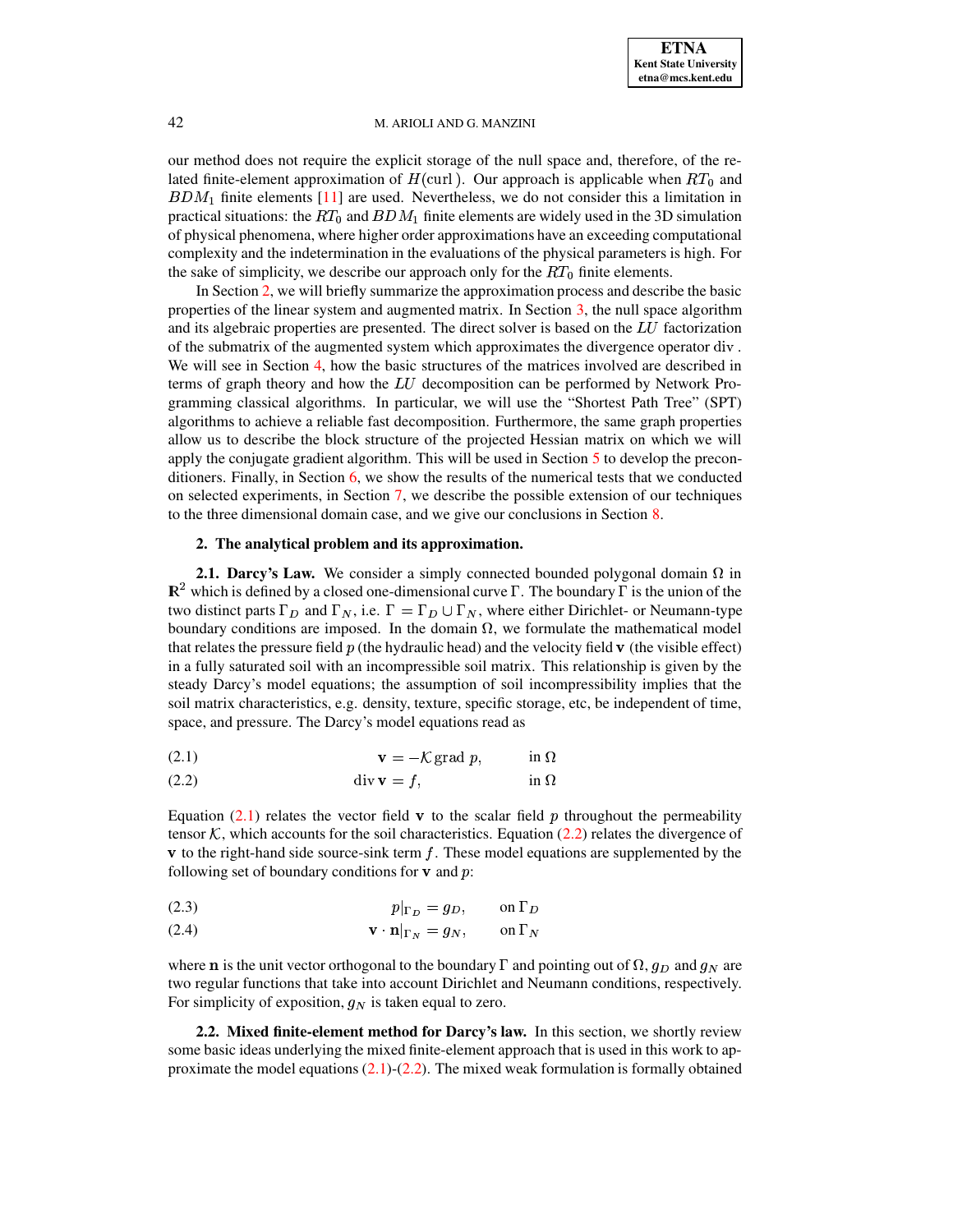in a standard way by multiplying equation  $(2.1)$  by the test functions

$$
\mathbf{w} \in \mathcal{V} = \left\{ \mathbf{q} \, | \, \mathbf{q} \in (L^2(\Omega))^2, \text{ div } \mathbf{q} \in L^2(\Omega), \, \mathbf{q} \cdot \mathbf{n} |_{\Gamma_N} = 0 \right\},
$$

and equation [\(2.2\)](#page-1-1) by  $\phi \in L^2(\Omega)$  and integrating by parts over the domain of computation. We refer to  $[11]$  for the definition and the properties of the functional space  $\mathcal V$ . The weak formulation of  $(2.1)-(2.2)$  $(2.1)-(2.2)$  $(2.1)-(2.2)$  reads as

find  $\mathbf{v} \in \mathcal{V}$  and  $p \in L^2(\Omega)$  such that:

$$
\begin{cases}\n\int_{\Omega} \mathcal{K}^{-1} \mathbf{v} \cdot \mathbf{w} \, d\mathbf{x} - \int_{\Omega} p \, \text{div} \, \mathbf{w} \, d\mathbf{x} &= -\int_{\Gamma_D} g_D \mathbf{w} \cdot \mathbf{n} \, ds \quad \text{for every } \mathbf{w} \in \mathcal{V}, \\
\int_{\Omega} (\text{div} \, \mathbf{v}) \phi \, d\mathbf{x} &= \int_{\Omega} f \phi \, d\mathbf{x} \quad \text{for every } \phi \in L^2(\Omega)\,.\n\end{cases}
$$

The discrete counterpart of the weak formulation that we consider in this work can be introduced in the following steps. First, we consider a family of conforming triangulations covering the computational domain  $\Omega$  that are formed by the sets of disjoint triangles  $\mathfrak{T}_0 =$ ! . Every family of triangulations is *regular* in the sense of Ciarlet, [\[13,](#page-29-11) page 132], i.e. the triangles do not degenerate in the approximation process for  $\mathfrak h$  tending to zero. Additionally, we require that no triangle in  $\mathfrak{T}_h$  can have more than one edge on the boundary  $\Gamma$  nor that a triangle can exist with a vertex on  $\Gamma_D$  and any other vertex on  $\Gamma_N$ . The label  $\mathfrak{h}$ , which denotes a particular triangulation of this family, is the maximum diameter of the triangles in  $\mathfrak{T}_{\mathfrak{h}}$ , i.e.  $\mathfrak{h} = \max \text{diam}(T)$ . Then, we consider the functional spaces

$$
V_{\mathfrak{h}} = \left\{ \mathbf{w}(\mathbf{x}) : \Omega \to \mathbb{R}^2, \, \mathbf{w}(\mathbf{x})|_T = \alpha \mathbf{x} + \mathbf{z}, \, \alpha \in \mathbb{R}, \, \forall T \in \mathfrak{T}_{\mathfrak{h}}, \, \mathbf{w} \cdot \mathbf{n}|_{\Gamma_N} = 0 \right\},
$$

i.e. the space of the lowest-order Raviart-Thomas vector fields defined on  $\Omega$  by using  $\mathfrak{T}_{\mathfrak{b}}$ , and

$$
Q_{\mathfrak{h}} = \{ \phi(\mathbf{x}) : \Omega \to \mathbb{R}, \phi(\mathbf{x})|_T = \text{const}, \forall T \in \mathfrak{T}_{\mathfrak{h}} \},
$$

i.e. the space of the piecewise constant functions defined on  $\Omega$  by using  $\mathfrak{T}_h$ . For any given h, the two functional spaces  $V_0$  and  $Q_0$  are finite-dimensional subspaces of V and  $L^2(\Omega)$ , respectively, and are dense within these latter spaces for  $\mathfrak{h} \to 0$  [\[11\]](#page-29-10). The discrete weak formulation results from substituting the velocity and pressure field  $\bf{v}$  and  $\bf{p}$  by their discretized counterparts  $\mathbf{v}_{\mathfrak{h}}$  and  $p_{\mathfrak{h}}$  and reformulating the weak problem in the spaces  $V_{\mathfrak{h}}$  and  $Q_{\mathfrak{h}}$  [\[11\]](#page-29-10).

The dimension of the functional space  $V<sub>h</sub>$  is equal to the total number of internal and Dirichlet boundary edges  $N_e$ . Any element of  $V_h$  can be expressed as a linear combination of the basis functions  $\{ {\bf w}_{e_i}, {\rm for} j = 1, \ldots, N_e \}$ , where  $e_j$  may be an internal edge or a boundary edge with a Dirichlet condition. The basis function  $\mathbf{w}_{e_i}$ , which is associated to the edge  $e_j$ , is uniquely defined by

<span id="page-2-0"></span>(2.5) 
$$
\int_{e_i} \mathbf{w}_{e_j} \cdot \mathbf{n}_{e_i} ds = \begin{cases} 1, & \text{for } i = j, \\ 0, & \text{otherwise,} \end{cases}
$$

where  $n_{e_i}$  is the unit vector with direction orthogonal to  $e_j$  and arbitrarly chosen orientation. Likewise, the dimension of the functional space  $Q<sub>b</sub>$  is equal to the number of triangles  $N_T$ . In fact, any element of  $Q<sub>h</sub>$  can be expressed as a linear combination of the basis functions  $\{\phi_j, \text{for } j = 1, \ldots, N_T\}$ . The basis function  $\phi_j$ , which is associated to the triangle  $T_j$ , is such that  $\phi_j = 1$  on  $T_j$  and  $\phi_j = 0$  on  $\Omega \setminus T_j$ .

The solution fields  $\mathbf{v}_{\mathfrak{h}}$  and  $p_{\mathfrak{h}}$  of the discretized weak formulation are taken as approximation of the solution fields v and p of the original weak formulation. The solution fields  $v<sub>h</sub>$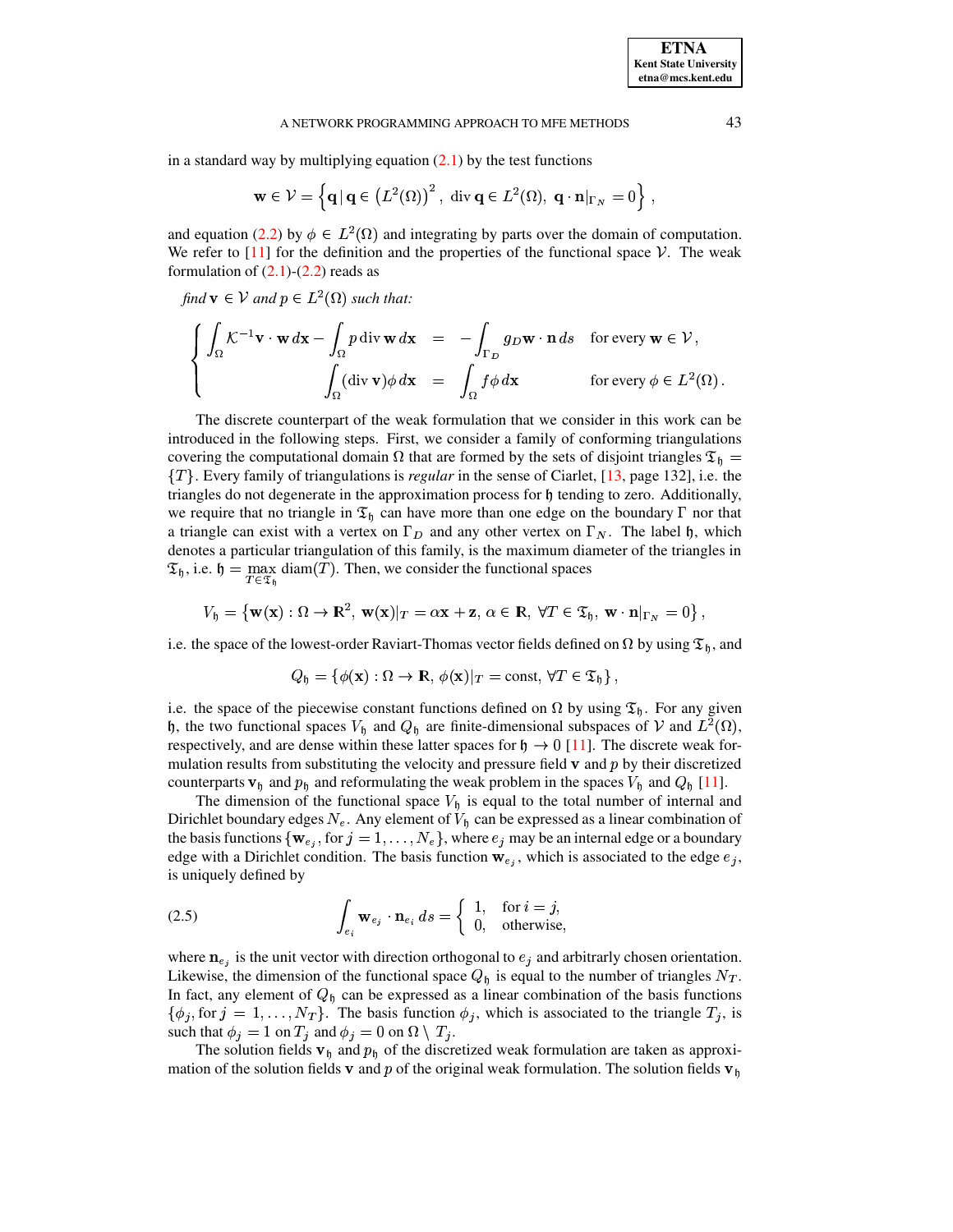and  $p<sub>h</sub>$  are expressed as linear combinations of the basis functions introduced in the previous paragraph. These expansions are formally given by

<span id="page-3-0"></span>(2.6) 
$$
p_{\mathfrak{h}} = \sum_{j=1}^{N_T} p_j \phi_j, \quad \text{and} \quad \mathbf{v}_{\mathfrak{h}} = \sum_{j=1}^{N_e} u_j \mathbf{w}_{e_j}.
$$

The coefficient  $p_j$  of the basis function  $\phi_j$  in (2.6) can be interpreted as the approximation of the cell average of the pressure field p on  $T_j$ . The coefficient  $u_j$  of the basis function  $\mathbf{w}_{e_j}$ in (2.6) can be interpreted as the approximation of the flux, or the  $0^{th}$ -order momentum, of the normal component of **v** on the edge  $e_i$ . We collect these coefficients in the two algebraic vectors  $u = \{u_j\}$  and  $p = \{p_j\}$ . It turns out that these vectors are solving the augmented system of linear equations

<span id="page-3-1"></span>
$$
(2.7) \qquad \qquad \begin{bmatrix} M & A \\ A^T & 0 \end{bmatrix} \begin{bmatrix} u \\ p \end{bmatrix} = \begin{bmatrix} -q \\ b \end{bmatrix}
$$

where the elements of the matrices  $M$  and  $\overline{A}$  of the augmented matrix of the left-hand side of (2.7) and the elements of the vectors q and b of the right-hand side of (2.7) are given by

<span id="page-3-2"></span>(2.8) 
$$
(M)_{e_ie_k} = \int_{\Omega} \mathcal{K}^{-1} \mathbf{w}_{e_i} \cdot \mathbf{w}_{e_k} d\mathbf{x},
$$

(2.9) 
$$
(A)_{eij} = -\int_{\Omega} \operatorname{div} \mathbf{w}_{e_i} \phi_j d\mathbf{x},
$$

(2.10) 
$$
(q)_{e_i} = \int_{\Gamma} g_D \mathbf{w}_{e_i} \cdot \mathbf{n} \, ds,
$$

The augmented system  $(2.7)$  has a unique solution because it holds that

$$
Ker(A^T) \cap Ker(M) = \{0\}.
$$

This property is an immediate consequence of the *inf-sup* condition, which is satisfied by the functional operators represented by (2.8) and (2.9) on the basis function sets  $\{ \mathbf{w} e_i \}$  and  $\{ \phi_i \}$ . These functional operators are used to define the discrete weak formulation in the functional spaces  $V_{\rm h}$  and  $Q_{\rm h}$  (see [11] for more details).

Finally, we describe some major properties of the matrices  $M$  and  $\overline{A}$  that are related to the triangulation  $\mathfrak{T}_{\mathfrak{h}}$ . First, we assume that  $e_i$  be an internal edge, and denote its two adjacent triangles by  $T'_{e_i} \subset \Omega$  and  $T''_{e_i} \subset \Omega$ . As the support of the basis function  $\mathbf{w}_{e_i}$  is given by the union of  $T'_{e_i}$  and  $T''_{e_i}$ , every row  $M_{e_i \bullet}$  of the matrix M has at most 5 nonzero entries. These nonzero entries are on the columns corresponding to the internal or Dirichlet boundary edges of the triangles  $T'_{e_i}$  and  $T''_{e_i}$  (the Neumann boundary edges are not considered). Similarly, the row  $A_{e_i \bullet}$  of the matrix A must have two different nonzero entries on the columns corresponding to the two triangles  $T'_{e_i}$  and  $T''_{e_i}$ . Then, we assume that  $e_i$  be a Dirichlet boundary edge, and denote the unique trianglethat  $e_i$  belongs to, by  $T'_{e_i}$ . In this second case, the row  $M_{e_i}$  has surely three nonzero entries on the columns corresponding to the three edges of  $T_{e_i}^l$ . From our initial assumption on the triangulations, it follows that the triangle  $T'_{e_i}$  cannot have more than one edge on the boundary  $\Gamma$ ; furthermore, we are actually assuming that this boundary edge is of Dirichlet type. Therefore, the row  $A_{e_i \bullet}$  has one nonzero entry only on the column corresponding to  $T'_{e_i}$ . Moreover, the rectangular matrix A has maximum rank. By applying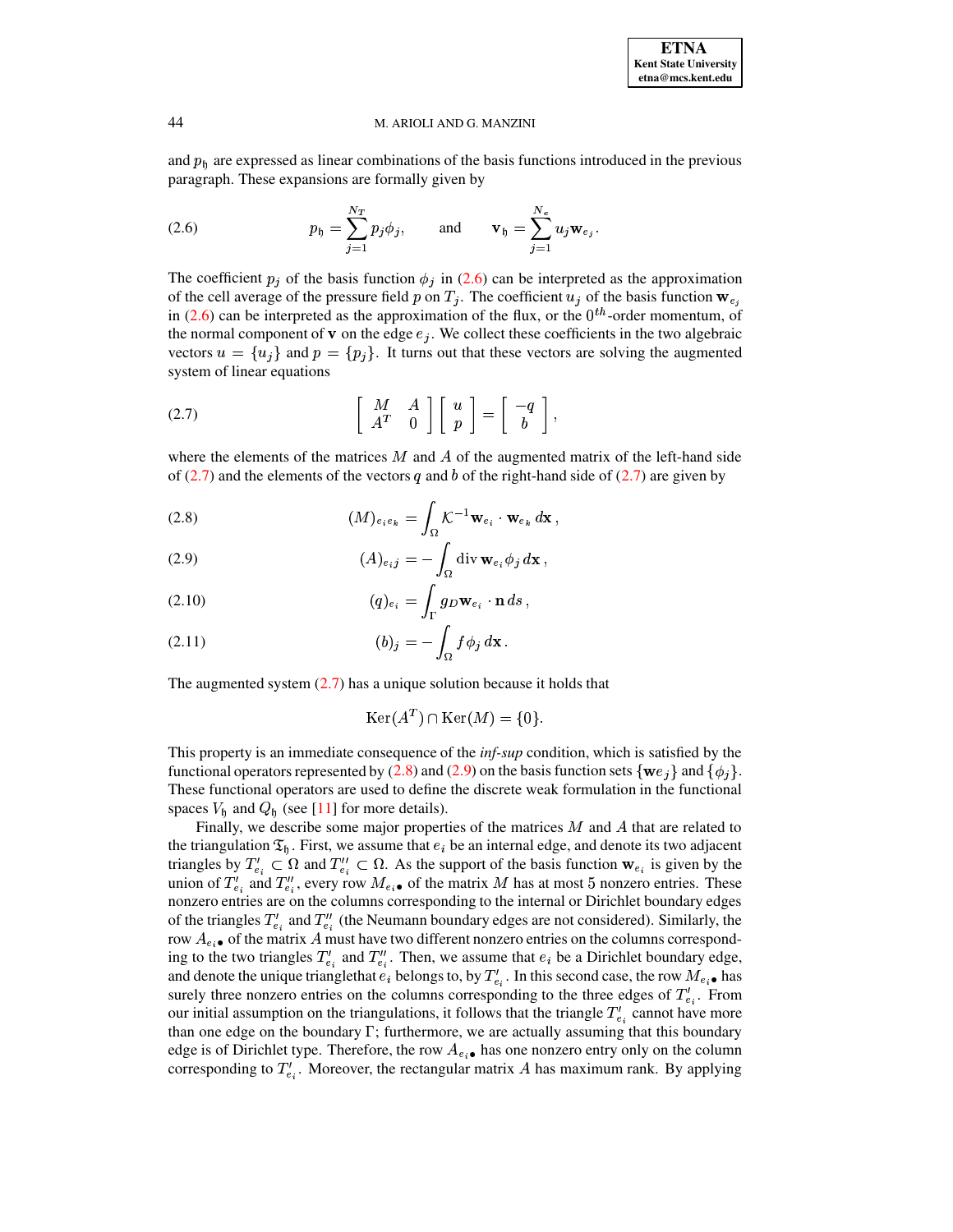the Gauss theorem to the integral in [\(2.9\)](#page-3-2) restricted to  $T_j$  (where  $\phi_j = 1$ ) and taking into consideration [\(2.5\)](#page-2-0), we deduce that the nonzero entries of the matrix A must be either  $+1$  or  $-1$ . The sign depends on the relative orientation of the triangle edges with respect to the edge orientation that was arbitrarily chosen in  $(2.5)$ . Furthermore, for every internal edge  $e_i$  shared by the triangles  $T_{e_i}^{\prime}$  and  $T_{e_i}^{\prime\prime}$ , the sum of the two nonzero entries on the matrix row  $A_{e_i \bullet}$  is zero; formally,  $A_{e_i}T_{e_i}^v + A_{e_i}T_{e_i}^v = 0$ . Let us consider the matrix  $A' = [A|r]$  that is obtained by augmenting A with the column vector  $r$  which is built as follows. The column vector  $r$ only has nonzero entries for the row indices corresponding to the edges  $e_i \text{ }\subset \Gamma_D$  and these non-zero entries are such that  $r_{e_i} + A_{e_i} r_{e_i} = 0$ . The matrix A' is the *incidence matrix* of the edge-triangle graph underlying the given triangulation, and, then  $[31, 12]$  $[31, 12]$  $[31, 12]$  the matrix  $A'$  is a *totally unimodular* matrix and has rank  $N_T$ . Therefore, the matrix A has rank  $N_T$  because every submatrix that is obtained by removing a column of a totally unimodular matrix has full rank [\[31,](#page-29-12) [12\]](#page-29-13). Furthermore, the pattern of M is equal to the pattern of  $|A||A|^T$ , because the nonzero entries of the row  $M_{e_i \bullet}$  must match the nonzero entries of the edges of the triangles  $T'_{e_i}$  and  $T''_{e_i}$ , and from the unimodularity properties of A. By construction, the matrix M is symmetric and positive semidefinite.

<span id="page-4-0"></span>**3. Null space algorithms.** In this section, we take into account the classical null space algorithm for the minimization of linearly constrained quadratic forms, which is described for example in [\[21\]](#page-29-14). In particular, we choose the formulation of this algorithm that is based on the factorization of the matrix  $A$ .

In order to simplify the notations, we use the letter n instead of the symbol  $N_e$  to indicate the total number of internal edges and Dirichlet boundary edges of the mesh, and  $m$  instead of  $N_T$  to indicate the total number of triangles of the mesh. It holds that  $n \geq m$ . Finally, we <u>state and the state of the state of the state of the state of the state of the state of the state of the state of the state of the state of the state of the state of the state of the state of the state of the state of the</u>

denote by 
$$
E_1
$$
 and  $E_2$  the  $n \times m$  and  $n \times (n - m)$  matrices  
\n
$$
E_1 = \begin{bmatrix} I_m \\ 0 \end{bmatrix} \begin{matrix} m \\ n-m \end{matrix}, \text{ and } E_2 = \begin{bmatrix} 0 \\ I_{n-m} \end{bmatrix} \begin{matrix} m \\ m-m \end{matrix}
$$

where,  $I_m$  and  $I_{n-m}$  are respectively the identity matrix of order m and the identity matrix of order  $n-m$ .

As already stated in Section [2.2,](#page-1-2)  $\vec{A}$  is a full rank submatrix of a totally unimodular matrix of order  $n \times (m + 1)$ , and its entries are either  $\pm 1$  or 0. It turns out the "LU" factorization of  $\overline{A}$  is obtainable without any floating-point operations, throughout a couple of suitable permutation matrices P and Q (see  $[31, 12]$  $[31, 12]$  $[31, 12]$ ). In Section [4,](#page-7-0) we will see how it is possible to determine efficiently P and Q by using network programming algorithms. The matrices  $P$ and  $Q$  allow us to write the permutation of the matrix  $A$  as

(3.1) 
$$
PAQ = \begin{bmatrix} L_1 \\ L_2 \end{bmatrix} = \begin{bmatrix} L_1 & 0 \\ L_2 & I_{n-m} \end{bmatrix} E_1,
$$

where  $L_1$  is a nonsingular lower triangular matrix of order m. Without loss of generality, we assume that all the diagonal entries in  $L_1$  are equal to 1 and the non-zero entries below the diagonal are equal to  $-1$ . This choice simply corresponds to a symmetric diagonal scaling of the permuted augmented system. By introducing the lower triangular matrix<br>  $(3.2)$   $L = \begin{bmatrix} L_1 & 0 \\ 0 & 0 \end{bmatrix}$ .

$$
(3.2) \t\t\t L = \begin{bmatrix} L_1 & 0 \\ L_2 & I_{n-m} \end{bmatrix},
$$

and recognizing that  $E_1$  plays the role of the matrix "U", the "LU" factorization of A is given by

$$
PAQ = LE_1.
$$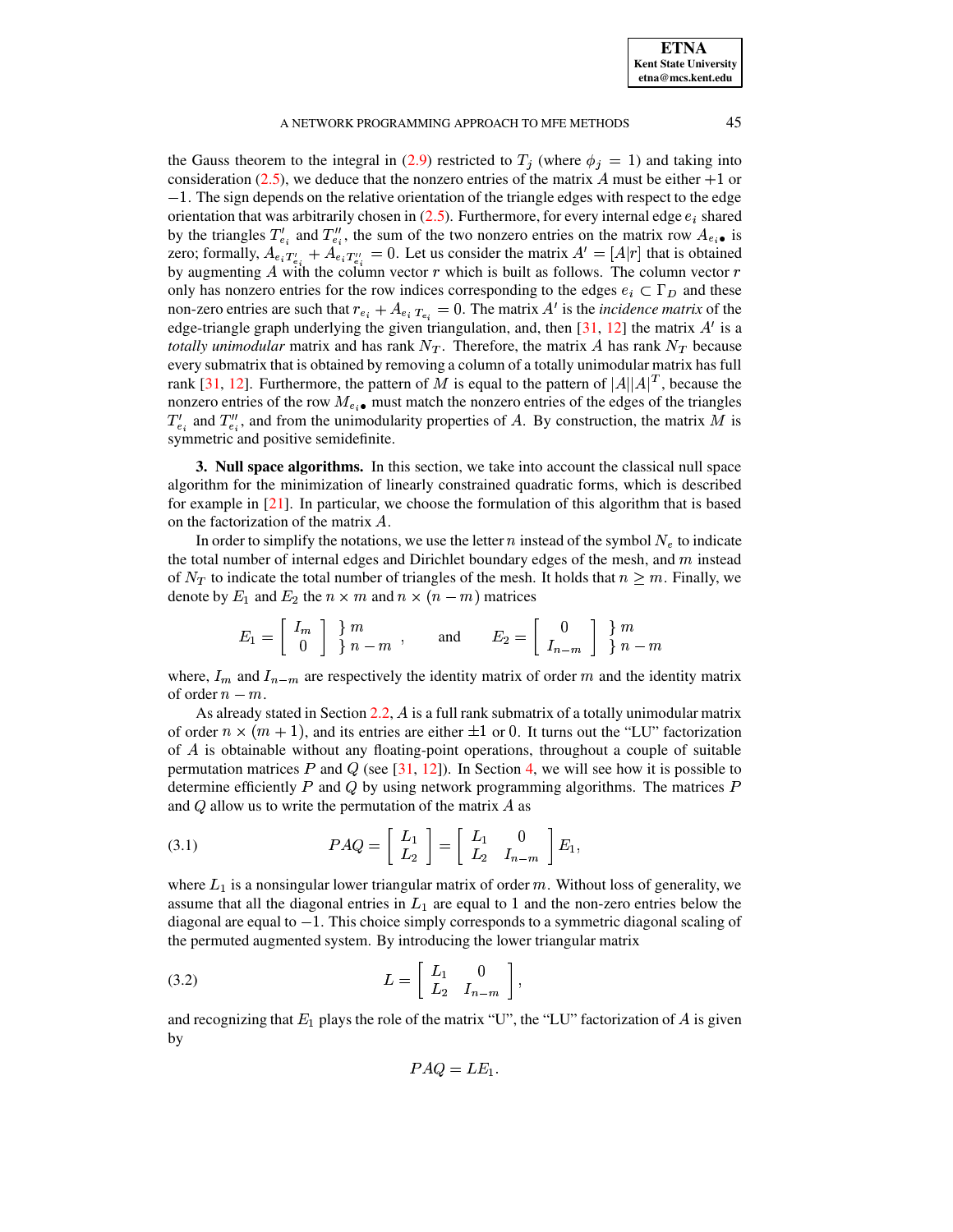In the rest of this section, we assume, for the sake of exposition simplicity that the matrices  $M$  and  $A$  and the vectors  $q$  and  $b$  have already been consistently permuted and omit to indicate explicitly the permutation matrices  $P$  and  $Q$ . Thus, by identifying the matrix  $A$  with  $LE_1$  after the row and column permutations, the augmented matrix in (2.7) can be factorized as follows

<span id="page-5-0"></span>
$$
(3.3) \qquad \begin{bmatrix} M & A \\ A^T & 0 \end{bmatrix} = \begin{bmatrix} L & 0 \\ 0 & I_m \end{bmatrix} \begin{bmatrix} L^{-1}ML^{-T} & E_1 \\ E_1^T & 0 \end{bmatrix} \begin{bmatrix} L^T & 0 \\ 0 & I_m \end{bmatrix}
$$

We indicate the matrix  $L^{-1}ML^{-T}$  by the symbol  $\tilde{M}$ . The inverse matrix and the transposed inverse matrix of  $L$  are formally given by

<span id="page-5-1"></span>(3.4) 
$$
L^{-1} = \begin{bmatrix} L_{1}^{-1} & 0 \\ L_{2}L_{1}^{-1} & I_{n-m} \end{bmatrix} \text{ and } L^{-T} = \begin{bmatrix} L_{1}^{-T} & -L_{1}^{-T}L_{2}^{T} \\ 0 & I_{n-m} \end{bmatrix}
$$

The block-partitioning of  $L^{-1}$  and  $L^{-T}$  induces on  $\tilde{M}$  the block-partitioned form

<span id="page-5-2"></span>
$$
\tilde{M} = \begin{bmatrix} \tilde{M}_{11} & \tilde{M}_{12} \\ \tilde{M}_{12}^T & \tilde{M}_{22} \end{bmatrix},
$$

where, formally,  $\tilde{M}_{ij} = E_i^T \tilde{M} E_j$ , for  $i, j = 1, 2$ , and we exploited the symmetry of the matrix M (and, of course of  $\tilde{M}$ ) to set  $\tilde{M}_{21} = \tilde{M}_{12}^T$ . Similarly, we introduce the block partition  $(u_1, u_2)^T$  of the velocity vector u and denote, for consistency of notation, the pressure vector p by u<sub>3</sub>. Thus, the algebraic vector  $(u, p)^T = (u_1, u_2, u_3)^T$  denotes the solution of the (suitably permuted) linear problem  $(2.7)$  discussed in Section 2.2. We use the decomposition  $(3.3)$ and take into account the block-partitioned definitions (3.4) and (3.5) of the matrices  $L^{-1}$ ,  $L^{-T}$  and  $\tilde{M}$  to split the resolution of the linear problem (2.7) in the two following steps. First, we solve the linear system

<span id="page-5-3"></span>(3.6) 
$$
\begin{bmatrix} M_{11} & M_{12} & I_m \\ \tilde{M}_{12}^T & \tilde{M}_{22} & 0 \\ I_m & 0 & 0 \end{bmatrix} \begin{bmatrix} z_1 \\ z_2 \\ z_3 \end{bmatrix} = \begin{bmatrix} L^{-1} & 0 \\ 0 & I_m \end{bmatrix} \begin{bmatrix} -q \\ b \end{bmatrix},
$$

for the auxiliary unknown vector  $(z_1, z_2, z_3)^T$  and, then, we compute the unknown vector  $(u_1, u_2, u_3)^T$  by solving

(3.7) 
$$
\begin{bmatrix} L_1^T & L_2^T & 0 \\ 0 & I_{n-m} & 0 \\ 0 & 0 & I_m \end{bmatrix} \begin{bmatrix} u_1 \\ u_2 \\ u_3 \end{bmatrix} = \begin{bmatrix} z_1 \\ z_2 \\ z_3 \end{bmatrix}.
$$

Note that the left-hand side matrix of  $(3.6)$  can be put in a block-triangular form by interchanging the first and the third block of equations. The final computational algorithm, which is solved by the null space strategy, is formulated by introducing the vector  $h = -L^{-1}q$ . The vector h is consistently partitioned in the two subvectors  $h_1 = E_1^T h$ , and  $h_2 = E_2^T h$ according to the block-partitioning  $(3.5)$ .

## **NULL SPACE ALGORITHM:**

 $(i)$  solve the block lower triangular system:

$$
\left[\begin{array}{ccc}I_m & 0 & 0 \\ \tilde{M}^T_{12} & \tilde{M}_{22} & 0 \\ \tilde{M}_{11} & \tilde{M}_{12} & I_m \end{array}\right] \left[\begin{array}{c}z_1 \\ z_2 \\ z_3 \end{array}\right] = \left[\begin{array}{c}b \\ h_2 \\ h_1 \end{array}\right],
$$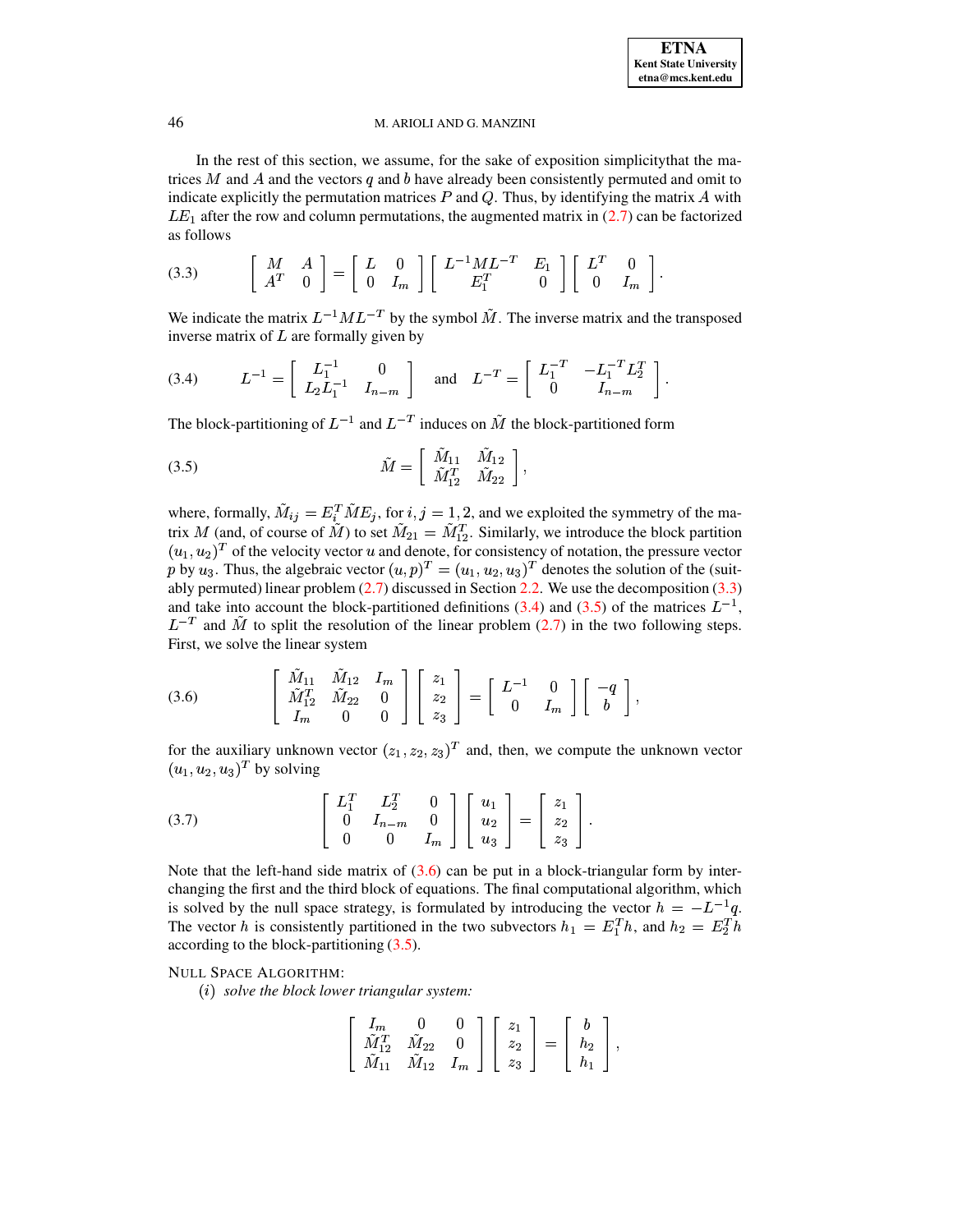$(ii)$  and, then, let

$$
\begin{bmatrix} u_1 \\ u_2 \end{bmatrix} = L^{-T} \begin{bmatrix} z_1 \\ z_2 \end{bmatrix} = \begin{bmatrix} L_1^{-T} (b - L_2^T z_2) \\ z_2 \end{bmatrix}
$$

$$
u_3 = z_3.
$$

Note that in step (ii) we have  $u_2 = z_2$  in view of the second formula in (3.4).

The null space algorithm as formulated above requires the formal inversion of the matrix  $M_{22}$ , which is the projected Hessian matrix of the quadratic form associated to the augmented matrix of (2.7). In order to solve the linear algebraic problem  $M_{22}u_2 = h_2 - M_{12}^T z_1$  for  $u_2$ , we may proceed in two different ways. If  $n - m$  is small, i.e the number of constraints is very close to the number of unknowns, or  $\tilde{M}_{22}$  is a sparse matrix, we may explicitly compute  $\tilde{M}_{22}$  and then solve the linear system involving this matrix by using a Cholesky factorization. Nonetheless, the calculation of the product matrix  $L^{-1}ML^{-T}$  might be difficult because of the high computational complexity, which is of order  $\mathcal{O}(n^3)$ , or because the final matrix itself would be fairly dense despite the sparsity of  $M$ . In such cases, we prefer to solve the linear system  $\tilde{M}_{22}u_2 = h_2 - \tilde{M}_{12}^T z_1$  by using the pre-conditioned conjugate gradient algorithm [23]. The conjugate gradient algorithm does not require the explicit knowledge of the matrix  $\tilde{M}_{22}$ but only the capability of performing the product of this matrix times a vector. The product of the block sub-matrix  $M_{ij}$  of M times a suitably sized vector  $y$  is effectively performed by implementing the formula

<span id="page-6-0"></span>(3.8) 
$$
\tilde{M}_{ij}y = E_i^T L^{-1}(M(L^{-T} E_j y)), \quad \text{for } i, j = 1, 2.
$$

We point out that the formula  $(3.8)$  only requires the resolution of the two triangular systems with matrices  $L^{-1}$  and  $L^{-T}$ , which can be easily performed by, respectively, forward and backward substitutions, and the product of the sparse matrix  $M$  by an  $n$ -sized vector. Furthermore, we observe that the matrix-vector product given by  $(3.8)$  is backward stable [5].

If we use the conjugate gradient method to solve  $M_{22}u_2 = h_2 - M_{12}^T z_1$ , it is quite natural to adopt a stopping criterion which takes advantage of the minimization property of this algorithm. At every step  $j$  the conjugate gradient method minimizes the energy norm of the error  $\delta u_2 = u_2 - \overline{u}_2^{(j)}$  on a Krylov space between the "exact" solution vector  $u_2$  and the computed j-th iterative approximation  $\overline{u}_2^{(j)}$ . The energy norm of the vector  $y \in \mathbb{R}^{n-m}$ , which is induced by the matrix  $M_{22}$ , is defined by

$$
\|y\|_{\tilde M_{22}}=(y^T\tilde M_{22}y)^{(1/2)}
$$

This norm induces the dual norm

$$
\|y'\|_{\tilde{M}_{22}^{-1}} = (y^{'}, T\tilde{M}_{22}^{-1}y')^{(1/2)}
$$

for the dual space vectors  $y' \in \mathbb{R}^{n-m}$ . We terminate the conjugate gradient iterations by the following stopping criterion

<span id="page-6-1"></span>
$$
(3.9) \quad \text{IF} \quad \|h_2 - \tilde{M}_{12}^T z_1 - \tilde{M}_{22} \overline{u}_2\|_{\tilde{M}_{22}^{-1}} \le \eta \|h_2 - \tilde{M}_{12}^T z_1\|_{\tilde{M}_{22}^{-1}} \qquad \text{THEN STOP},
$$

where  $\eta$  is an *a priori* defined threshold with value less than 1. The choice of  $\eta$  clearly depends on the properties of the problem that we want to solve; however, in many practical cases,  $\eta$  can be taken much larger than the machine precision of the floating-point operations. In our experiments, we choose  $\eta = \eta$  following the results in [4].

47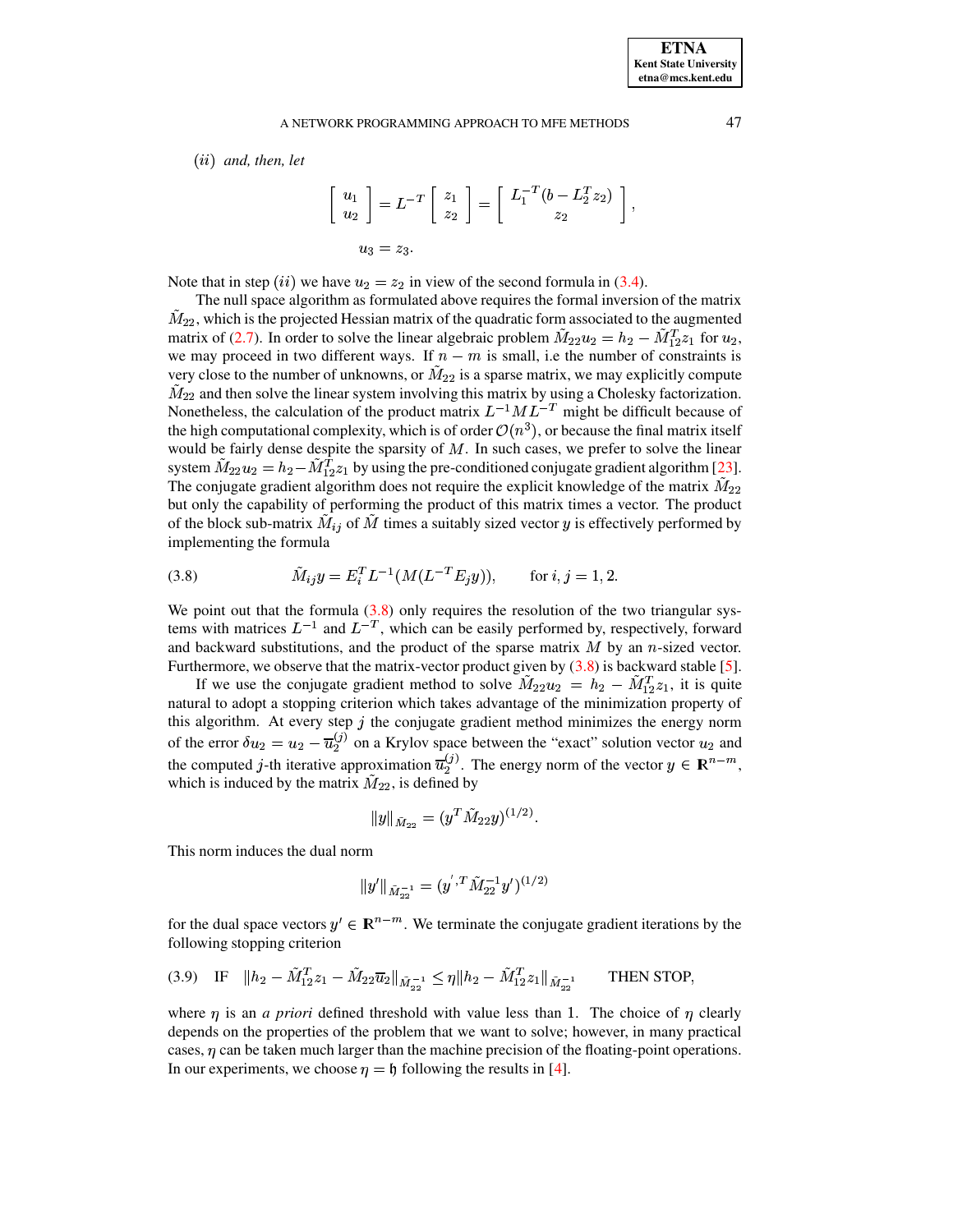In order to use [\(3.9\)](#page-6-1), we need some tool for estimating the value  $e_{\tilde{M}_{22}} = ||h_2 - M_{12}^T z_1 M_{22}\overline{u}_{2}||_{\infty=1}^{2}$ . or the Hesteness and Stiefel rule  $[25, 4, 37, 38]$  $[25, 4, 37, 38]$  $[25, 4, 37, 38]$  $[25, 4, 37, 38]$  $[25, 4, 37, 38]$  $[25, 4, 37, 38]$  $[25, 4, 37, 38]$ . This latter produces a lower bound for the  $\frac{2}{\tilde{M}}$ . This goal can be achieved by using the Gauss quadrature rule proposed in [\[22\]](#page-29-16) error  $\epsilon_{\tilde{M}_{20}}$  using the quantities already computed during each step of the conjugate gradient algorithm with a negligible marginal cost. In [\[37,](#page-29-18) [38\]](#page-29-19), its numerical stability in finite arithmetic has been proved. All these lower bound estimates can be made reasonably close to the value of  $e_{\tilde{M}_{22}}$  at the price of d additional iterations of the conjugate gradient algorithm. In [\[4,](#page-28-5) [22\]](#page-29-16), the choice  $d = 10$  is indicated as a successful compromise between the computational costs of the additional iterations and the accuracy requirements; several numerical experiments support this conclusion  $(14, 22, 5, 37, 38)$  $(14, 22, 5, 37, 38)$  $(14, 22, 5, 37, 38)$  $(14, 22, 5, 37, 38)$  $(14, 22, 5, 37, 38)$  $(14, 22, 5, 37, 38)$  $(14, 22, 5, 37, 38)$ . Finally, following Reference [\[5\]](#page-28-0), we estimate

$$
\|h_2 - \tilde{M}^T_{12} z_1\|^2_{\tilde{M}^{-1}_{22}}
$$

by taking into account that

$$
\|h_2 - \tilde{M}_{12}^T z_1\|_{\tilde{M}_{22}^{-1}} = \|\overline{u}_2\|_{Mt_{22}}.
$$

<span id="page-7-0"></span>and replacing  $\overline{u}_2$  with its current evaluation  $\overline{u}_2^j$  at the step j if  $e_{\tilde{M}_{22}} < \eta^2 \| h_2 - \tilde{M}_{12}^T z_1 \|_2^2$ .

**4. Graph and Network properties.** In this section, we first review some basic definitions relative to graph theory (more detailed information can be found in [\[31,](#page-29-12) [39\]](#page-29-20)). We also discuss how these definitions are relied to the graph structure underlying the triangulations of the mixed finite element formulation of Section [2.2.](#page-1-2) Then, we show how a strategy that relies on network programming can be used to determine the permutation matrices  $P$  and  $Q$  of the "LU" factorization of the matrix  $\vec{A}$  that was introduced in the previous sections. In particular, we show how these two matrices can be constructed in a fast and efficient way by exploting the *Shortest-Path algorithm* (SPT).

Shortest-Path algorithm (SPT).<br>A graph  $G = \{N, A\}$  is made up of a set of nodes  $N = \{\tau_i\}_{i=1,...,n_N}$  and a set of A graph  $G = \{N, A\}$  is made up of a set of nodes  $N = \{\tau_i\}_{i=1,...,n_N}$  and a set of arcs  $A = \{\alpha_j\}_{j=1,...,n_A}$ . An arc  $\alpha_j$  is identified by a pair of nodes  $\tau_i$  and  $\tau_k$ ;  $\{\tau_i, \tau_k\}$ denotes an unordered pair and the corresponding undirected arc, and by  $[\tau_i, \tau_k]$  an ordered pair and the corresponding directed arc. Either  $\mathcal G$  is an undirected graph, in which case all the arcs are undirected, or  $\mathcal G$  is a directed graph, in which case all the arcs are directed. We can convert every directed graph  $G$  to an undirected one called the *undirected version* of  $G$ by replacing each  $[\tau_i, \tau_k]$  by  $\{\tau_i, \tau_k\}$  and removing the duplicate arcs. Conversely, we can build the *directed version* of an undirected graph  $\mathcal G$  by replacing every  $\{\tau_i, \tau_k\}$  by the pair of arcs  $[\tau_i, \tau_k]$  and  $[\tau_k, \tau_i]$ . In order to avoid repeating definitions,  $(\tau_k, \tau_i)$  may denote either an undirected arc  $\{\tau_i, \tau_k\}$  or a directed arc  $[\tau_i, \tau_k]$  and the context resolves the ambiguity.

The nodes  $\tau_i$  and  $\tau_k$  in an undirected graph  $\mathcal{G} = \{ \mathcal{N}, \mathcal{A} \}$  are *adjacent* if  $\{ \tau_i, \tau_k \} \in \mathcal{A}$ , and we define the *adjacency* of  $\tau_i$  by

$$
Adj_{\tau_i} = \{\tau_j \,:\, \{\tau_i, \tau_j\} \in \mathcal{A}\}.
$$

Analogously, in a directed graph  $\mathcal{G} = \{ \mathcal{N}, \mathcal{A} \}$ , we define

$$
Adj_{\tau_i} = \{\tau_j \,:\, \text{if } [\tau_i, \tau_j] \in \mathcal{A} \text{ or } [\tau_j, \tau_i] \in \mathcal{A}\}.
$$

We define the adjacency of an arc as follows:

$$
Adj_{\{\tau_i,\tau_j\}} = \{\{\tau_i,\tau_k\} \in \mathcal{A}\} \cup \{\{\tau_j,\tau_k\} \in \mathcal{A}\}
$$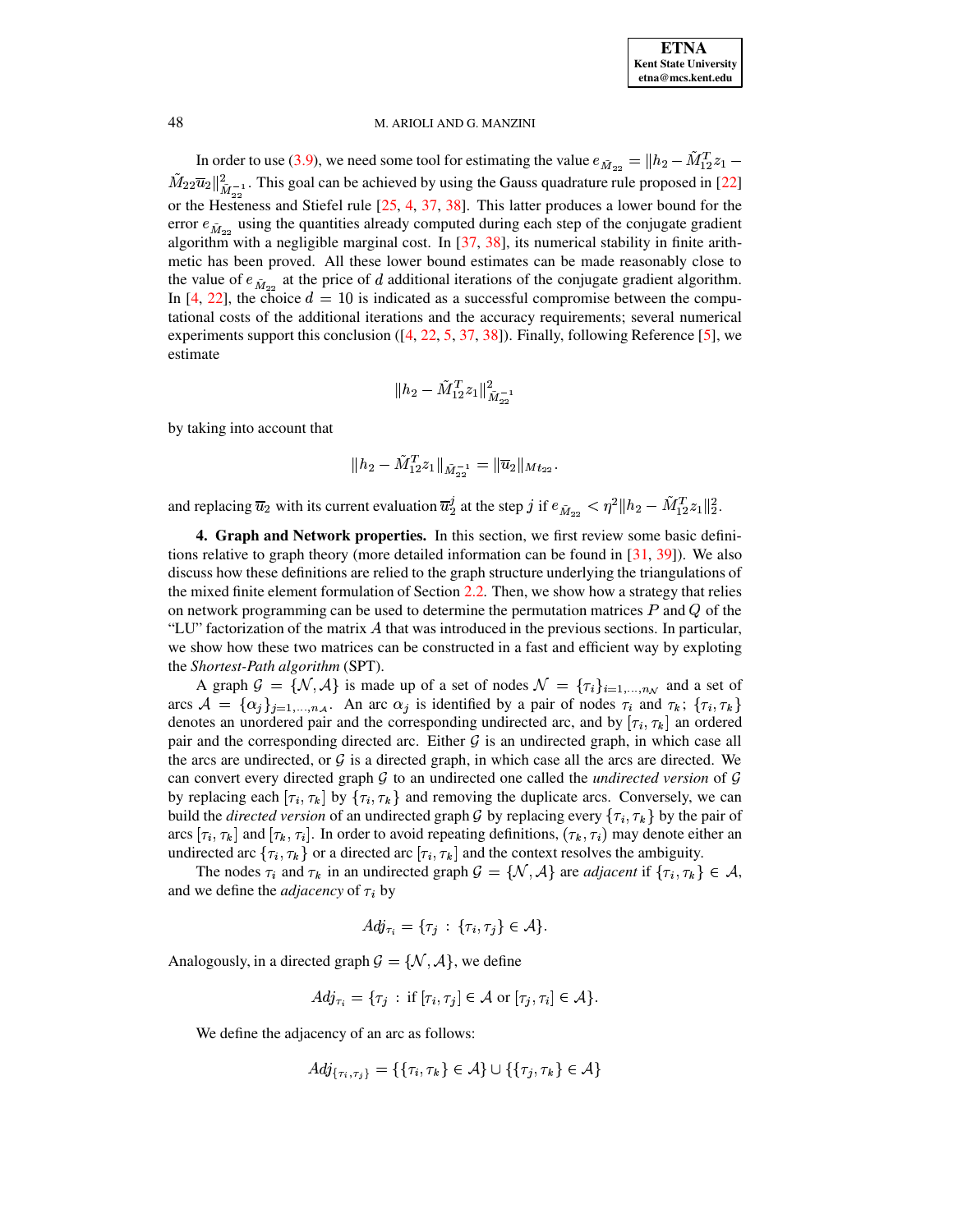for an undirected graph, and

$$
Adj_{[\tau_i, \tau_i]} = \{[\tau_i, \tau_k] \in \mathcal{A}, [\tau_k, \tau_i] \in \mathcal{A}\} \cup \{[\tau_j, \tau_k] \in \mathcal{A}, [\tau_k, \tau_j] \in \mathcal{A}\}\
$$

for a directed graph.

A path in a graph from node  $\tau_j$  to node  $\tau_k$  is a list of nodes  $[\tau_j = \tau_{j_1}, \tau_{j_2}, \dots, \tau_{j_k} = \tau_k]$ , such that  $(\tau_{j_i}, \tau_{j_{i+1}})$  is an arc in the graph G for  $i = 1, ..., k - 1$ . The path *does contain* the nodes  $\tau_i$  for  $i \in [1, ..., k]$  and arcs  $(\tau_i, \tau_{i+1})$  for  $i \in [1, ..., k-1]$  and *does not contain* any other nodes and arcs. The nodes  $\tau_j$  and  $\tau_k$  are the *ends* of the path. The path is *simple* if all of its nodes are distinct. The path is a cycle if  $k > 1$  and  $\tau_j = \tau_k$  and a simple cycle if all of its nodes are distinct. A graph without cycles is *acyclic*. If there is a path from node  $\tau_w$  to node  $\tau_v$  then  $\tau_v$  is *reachable* from  $\tau_w$ .

An undirected graph is *connected* if every node of its undirected version is reachable from every other node and *disconnected* otherwise. The maximal connected subgraphs of  $\mathcal G$ are its connected components.

A rooted tree is an undirected graph that is connected and acyclic with a distinguished node  $\tau_R$ , called *root*. A rooted tree with k nodes contains  $k-1$  arcs and has a unique simple path from any node to any other one. When appropriate we shall regard the arcs of a rooted tree as directed. A spanning rooted tree  $T_R = \{N, A_{T_R}\}\$ in G is a rooted tree which is a subgraph of G with  $n_N$  nodes. If  $\tau_v$  and  $\tau_w$  are nodes in  $\mathcal{T}_R$  and  $\tau_v$  is in the path from  $\tau_R$  to  $\tau_w$  with  $\tau_w \neq \tau_v$  then  $\tau_v$  is an ancestor of  $\tau_w$  and  $\tau_w$  is a descendant of  $\tau_v$ . Moreover, if  $\tau_v$ and  $\tau_w$  are adjacent then  $\tau_v$  is the *parent* of  $\tau_w$  and  $\tau_w$  is a *child* of  $\tau_v$ . Every node, except the root, has only one parent, which will be denoted by *parent*( $\tau$ <sub>v</sub>), and, moreover, it has zero or more children. A node with zero children is a *leaf*. We will call the arcs in  $A_{\tau_R}$  *in-tree* and the arcs in  $A \setminus A_{\mathcal{T}_R}$  *out-of-tree.* A *forest* is a node-disjoint collection of trees.

The *depth*( $\tau_i$ ) of the node  $\tau_i$  in a rooted tree is the (integer) top-down distance from the root node that is recursively defined by

$$
depth(\tau_i) = \begin{cases} 0, & \text{if } \tau_i = \tau_R \\ depth(parent(\tau_i)) + 1, & \text{otherwise,} \end{cases}
$$

and, similarly, the *height*( $\tau_i$ ) is the (integer) down-top distance of the node  $\tau_i$  from the deepest leafthat is recursively defined by

$$
height(\tau_i) = \begin{cases} 0, & \text{if } \tau_i \text{ is a leaf,} \\ \max \{ height(\tau_w) : \tau_w \text{ is a child of } \tau_i \} + 1, & \text{otherwise.} \end{cases}
$$

The *subtree rooted at node*  $\tau_i$  is the rooted tree consisting of the subgraph induced by the descendants of  $\tau_i$  and having root in  $\tau_i$ . The *nearest common ancestor* of two nodes is the deepest node that is an ancestor of both. A node  $\tau_i$  is a *branching node* if the number of its children is greater than or equal to two. For each out-of-tree arc  $[\tau_i, \tau_k]$ , the cycle of minimal length or the fundamental cycle is the cycle composed by  $[\tau_j, \tau_k]$  and the paths in  $\mathcal{T}_R$  from  $\tau_i$  and  $\tau_k$  to their nearest common ancestor.

We can associate the graph  $G = \{N, A\}$  to the triangulation  $\mathfrak{T}_{\mathfrak{h}}$  as follows. First, we associate a distinct node of the graph to every triangle of the mesh, e.g.  $\tau_i$  is the (unique) node corresponding to the triangle  $T_i$ , for  $i = 1, ..., N_T$ . Then, the (directed or undirected) arc  $(\tau_i, \tau_j)$  exists in the arc set A if and only if the triangles  $T_i$  and  $T_j$  share an edge. Furthermore, we add the root node  $\tau_R$ , which represents the "exterior world"  $\mathbb{R}^2 \setminus \Omega$ , to the node set N, and the arcs  $(\tau_R, \tau_k)$  for every node  $\tau_k$  associated to a triangle  $T_k$  with a boundary edge of Dirichlet type to the arc set A. The incidence matrix of the graph G is the  $n \times m$  totally unimodular matrix A' that has been introduced at the end of Section 2.2; its rank is  $m (= N_T)$ .

49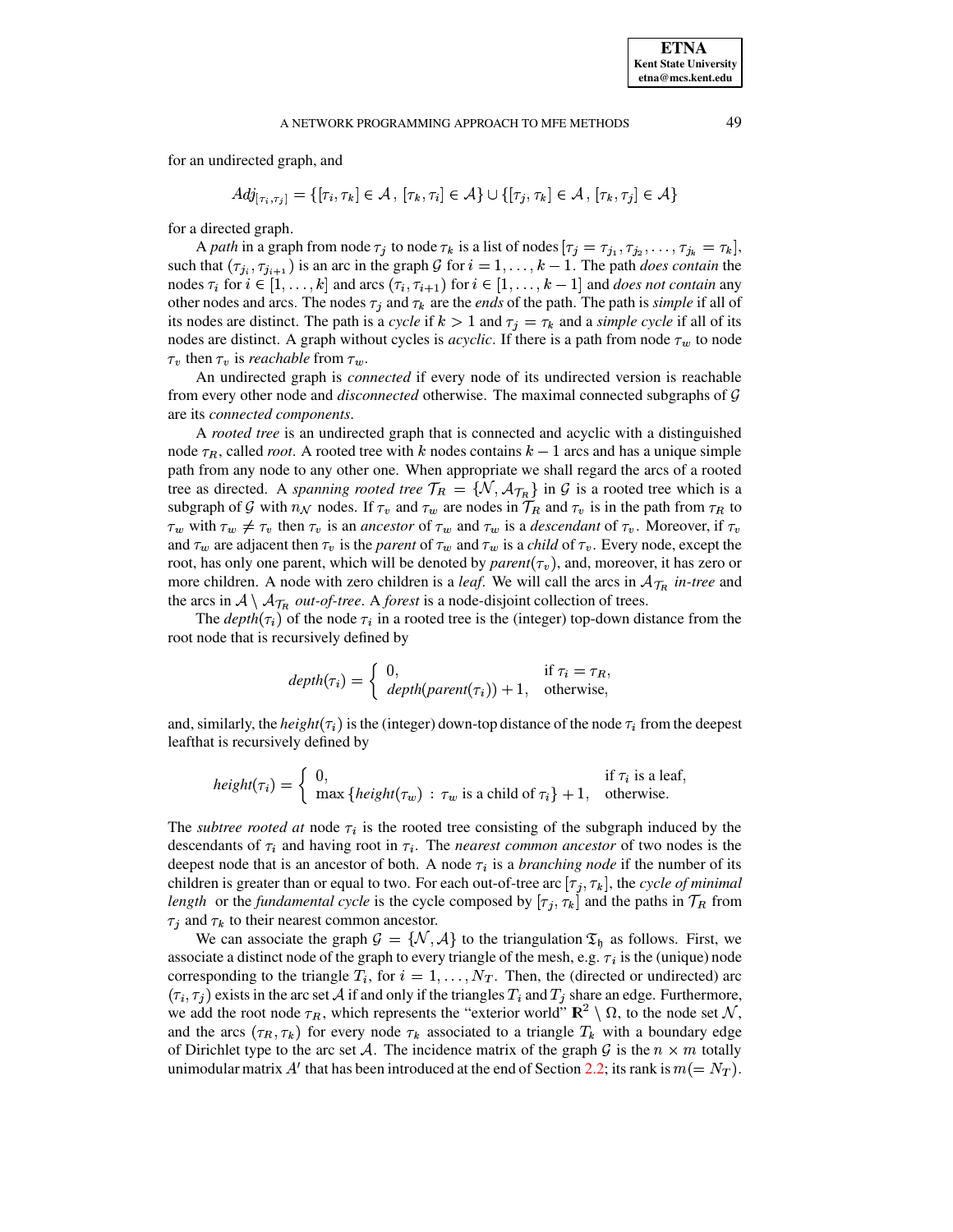If we remove the column corresponding to the root from  $A'$ , we obtain the matrix  $\overline{A}$  of problem [\(2.7\)](#page-3-1), which also has rank m. Moreover, every spanning tree of  $\mathcal G$  with root in  $\tau_R$ induces a partition of the rows of  $A$  in in-tree rows and out-of-tree rows. If we renumber the in-tree arcs first and the out-of-tree arcs last, we can permute the in-tree arcs and the nodes such that the permuted matrix  $A$  has the form

$$
PAQ=\left[\begin{array}{c} L_1 \\ L_2 \end{array}\right],
$$

where  $L_1 \in \mathbb{R}^{m \times m}$  is a lower triangular and non-singular matrix, see Reference [\[31,](#page-29-12) [12\]](#page-29-13).

As the matrix  $A$  is obtained by simply removing the root column from the totally unimodular matrix A', then, the entries of the matrix  $L_1^{-1}$  must also be  $\pm 1$  or 0. The non-zeroes of the matrix  $L_2 L_1^{-1}$  are also equal to  $\pm 1$  and its rows correspond to the out-of-tree arcs. The number of nonzeros of a row of this matrix is equal to the number of arcs in the cycle of minimal length that the corresponding out-of-tree arc forms with the in-tree arcs. We recall (see Section [3\)](#page-4-0) that without loss of generality, all the diagonal entries in  $L_1$  can be chosen equal to 1 and, therefore, the entries outside the diagonal are  $0$  or  $-1$ . This signifies selecting the directions of the arcs in  $\mathcal{A}_{\mathcal{T}_R}$  as  $[\tau_i, parent(\tau_i)], \forall \tau_i$ . Given the out-of-tree arc  $[\tau_i, \tau_k]$ , the values of the nonzero entries in the corresponding row of  $L_2 L_1^{-1}$  will be 1 if both the nodes of the in-tree arc corresponding to the nonzero entry are ancestors of  $\tau_k$ , and will be  $-1$  if both the nodes of the in-tree arc corresponding to the nonzero entry are ancestors of  $\tau_j$ .

We now give some basic results the proof of which is straightforward.

<span id="page-9-0"></span>LEMMA 4.1. Let  $\tau_v$  be a branching node with k children. The descendants of  $\tau_v$  can be  $A$  *partitioned in*  $k$  sets  $\mathcal{N}_1, \ldots, \mathcal{N}_k$  such that  $\mathcal{N}_i \cap \mathcal{N}_j = \emptyset$ ,  $for$   $i \neq j$ . Each  $(\tau_i, \tau_j) \in \mathcal{A}$  with  $\tau_i \in \mathcal{N}_i$  and  $\tau_j \in \mathcal{N}_j$  is an out-of-tree arc.

If we define the adjacency of a set of nodes  $S_N \subset \mathcal{N}$  and the adjacency of a set of arcs  $\mathcal{S}_{\mathcal{A}} \subset \mathcal{A}$  as follows:

<span id="page-9-1"></span>
$$
Adj(\mathcal{S}_{\mathcal{N}}) = \bigcup_{\tau_i \in \mathcal{S}_{\mathcal{N}}} Adj_{\tau_i}, \ \ Adj(\mathcal{S}_{\mathcal{A}}) = \bigcup_{(\tau_i, \tau_j) \in \mathcal{S}_{\mathcal{A}}} Adj_{(\tau_i, \tau_j)},
$$

we have the following Corollary.

COROLLARY 4.1. Let  $\tau_v$  be a branching node with  $k$  children and  $\mathcal{N}_1,\ldots,\mathcal{N}_k$  such that  $\mathcal{N}_i \cap \mathcal{N}_j = \emptyset$ , for  $i \neq j$  be the partitioning of the descendants of  $\tau_v$ . Let  $(\tau_q, \tau_j) \in \mathcal{A}$  and  $(\tau_p, \tau_i) \in A$  be out-of-tree arcs, with  $\tau_p, \tau_i \in \mathcal{N}_{\ell_1}$  and  $\tau_q, \tau_j \in \mathcal{N}_{\ell_2}$ . The minimal length *circuits*  $\mathcal{C}_{(\tau_a, \tau_i)} \subset \mathcal{A}$  $(\tau_q, \tau_j) \subset \mathcal{A}_{\mathcal{T}_R} \cup \{(\tau_q, \tau_j)\}$  and  $\mathcal{C}_{(\tau_p, \tau_i)} \subset \mathcal{A}_{\mathcal{T}_R}$  $(\tau_p, \tau_i) \subset \mathcal{A}_{\mathcal{T}_R} \cup \{(\tau_p, \tau_i)\}$  are disjoint:<br> $\Omega_{\mathcal{L}}(\tau_p) = \emptyset$ 

$$
\mathcal{C}_{(\tau_p,\tau_i)}\cap \mathcal{C}_{(\tau_q,\tau_j)}=\emptyset,
$$

*and*

$$
\mathcal{C}_{(\tau_p,\tau_i)} \cap Adj(\mathcal{C}_{(\tau_q,\tau_j)}) = \emptyset, \quad Adj(\mathcal{C}_{(\tau_p,\tau_i)}) \cap \mathcal{C}_{(\tau_q,\tau_j)} = \emptyset.
$$

*Proof.* From Lemma [4.1](#page-9-0) the descendants of the children of the branching node  $\tau_v$  form disjoint subtrees. If the two circuits  $\mathcal{C}_{(\tau_q, \tau_j)}$  and  $\mathcal{C}_{(\tau_p, \tau_i)}$  had an arc in common, this arc should simultaneously be an in-tree arc of the two subtrees of nodes  $\mathcal{N}_{\ell_1}$  and  $\mathcal{N}_{\ell_2}$ . Thus, this arc would close a a circuit on the ancestor  $\tau_v$ , but this fact is in contradiction with the definition of a tree (which cannot contain closed circuits).

Similarly, if  $\mathcal{C}_{(\tau_p,\tau_i)}$  and  $Adj(\mathcal{C}_{(\tau_q,\tau_j)})$  had a common arc, this arc should be an in-tree arc because it would lie on  $\mathcal{C}_{(\tau_p,\tau_i)} \cap \mathcal{A}_{\tau_R}$ . This fact is in contradiction with the results of Lemma [4.1](#page-9-0) because this arc would connect two disjoint sets. Л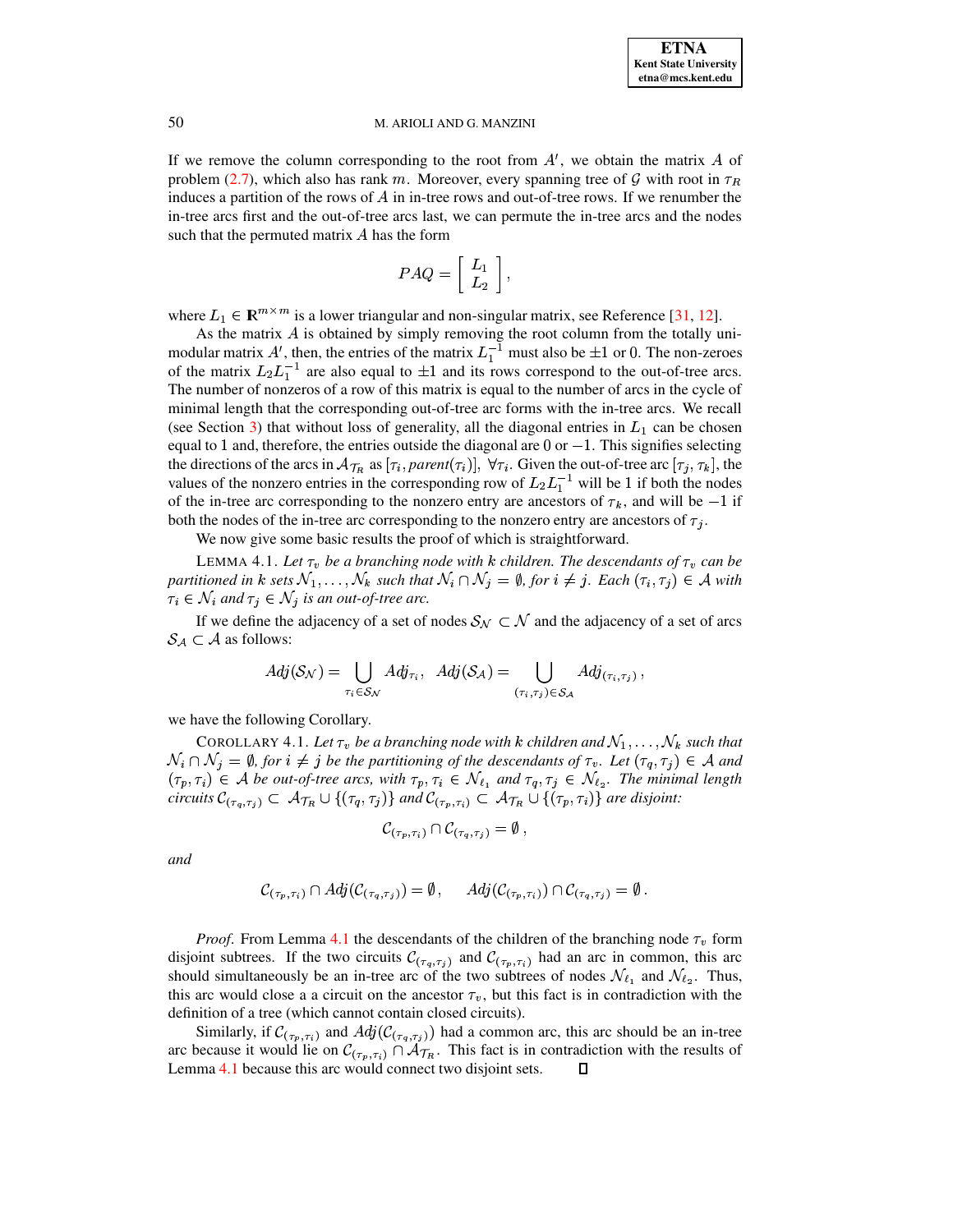Finally, if the root  $\tau_R$  of the spanning tree is a branching node with k children  $\tau_i^D$ ,  $i =$  $1, \ldots, k$ , the subtrees having  $\tau_i^D$  as roots form a forest. Therefore, the matrix  $L_1$  can be permuted in block diagonal form with triangular diagonal blocks.

We refer to [\[31,](#page-29-12) [39\]](#page-29-20) for surveys of different algorithms for computing spanning trees. An optimal choice for the rooted spanning tree is the one minimizing the number of nonzero entries in the matrix  $Z = L^{-T} E_2$  the columns of which span the null space of  $A<sup>T</sup>$ . In [\[16\]](#page-29-21), it is proved that the equivalent problem of finding the tree for which the sum of all the lengths of the fundamental circuits is minimal, is an  $\mathcal{NP}$ -complete problem. In [\[9,](#page-29-22) [14,](#page-29-23) [15,](#page-29-24) [16,](#page-29-21) [20,](#page-29-25) [27,](#page-29-26) [33\]](#page-29-27) several algorithms have been proposed which select a rooted spanning tree reducing or minimizing the number of nonzero entries in  $Z$ .

In this paper, we propose two different approaches based on the introduction of a function  $cost(\cdot)$  defined on each arc of the graph and describing some physical properties of the original problem.

From Corollary [4.1](#page-9-1) it follows that a rooted spanning tree, having the largest possible number of branching nodes, normally has many disjoint circuits. The columns of  $Z$  corresponding to these disjoint circuits are structurally orthogonal, i.e. the scalar product of each pair is zero, independent of the values of the entries.

Moreover, we choose the function  $cost: A \rightarrow \mathbb{R}_+$  in the following way:

(4.1) 
$$
\forall \alpha \in \mathcal{A}, \qquad \begin{cases} \cos t(\alpha) = 0 & \text{if } \exists i \text{ such that } \alpha = (\tau_R, \tau_i) \\ \cos t(\alpha) = M_{\alpha \alpha} & \text{otherwise} \end{cases}
$$

Using the  $cost(\cdot)$  function, we can compute the spanning tree rooted in  $\tau_R$  that is actually solving the SPT problem [\[19\]](#page-29-28) on the graph. In particular, we have chosen to implement the heap version of the shortest path tree algorithm (see the SHEAP algorithm that is described in Reference [\[19\]](#page-29-28)).

The resulting spanning tree has the interesting interpretation that the path "circumnavigates" low permeability regions in the sense specified below. In the presence of "islands" of very low permeability in  $\Omega$ , i.e. regions with very large values for  $\mathcal{K}^{-1}$ , the paths from the root to a node corresponding to a triangle that lies outside the islands of low permeability will be made of nodes corresponding to triangles that are also outside the islands. In this sense, we can state that the shorthest path tree "circumnavigates the islands". Therefore, the set of these paths reasonably identifies the lines where the flux is expected to be greater.

Owing to the fact that we assume a null cost for the arcs connected to the root node  $\tau_R$ , both strategies provides a forest if the number of zero cost arcs is greater than one. We observe that we do not need to build the matrix  $\vec{A}$  explicitly: the tree (or forest) can be computed by using the graph only. Moreover, the solution of the lower and upper triangular systems can be performed by taking advantage of the *parent* function alone. This strategy results in a very fast and potentially highly parallel algorithm. For a problem with only Dirichlet conditions and an isotropic mesh (i.e. the number of triangles along each direction is independent from the direction), we may have a forest with a number of trees proportional to the number of triangles with a boundary edge. This number is  $\mathcal{O}(\mathfrak{h}^{-1})$ , and, therefore, the matrix  $L_1$  has  $\mathcal{O}(\mathfrak{h}^{-1})$  diagonal blocks of average size  $\mathcal{O}(\mathfrak{h}^{-1})$ . Finally, we point out that most non-leaf nodes in the SPT have two children.

<span id="page-10-0"></span>**5. Preconditioning and quotient tree.** In the presence of islands of very low permeability in  $\Omega$ , the values of K can differ by many orders of magnitude in the different regions of the domain. In this case, the projected Hessian matrix  $M_{22}$  has a condition number which is still very high. It is then necessary to speed up the convergence of the conjugate gradient by use of a preconditioner. Obviously, it is not usually practical to explicitly form  $M_{22}$  to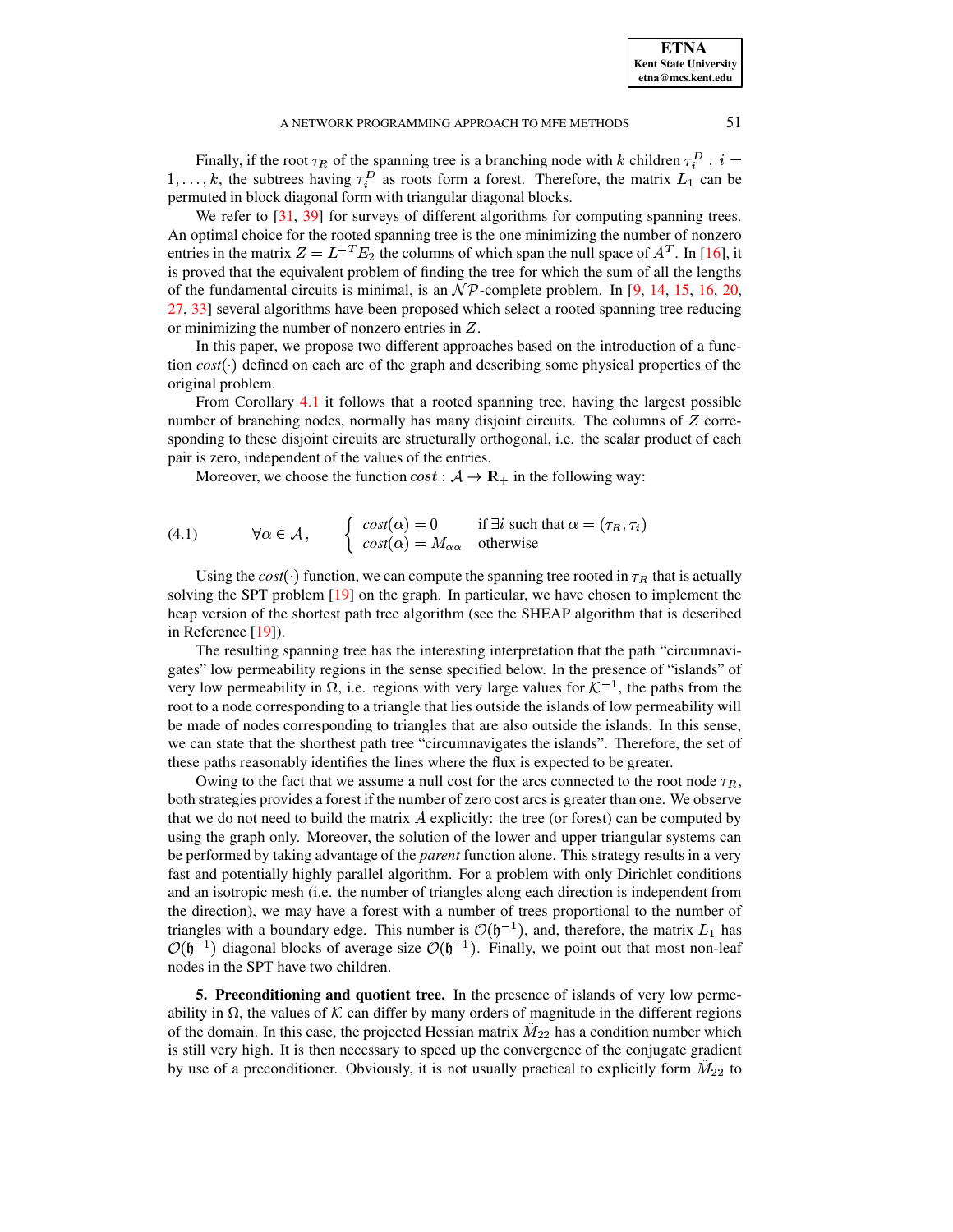compute or identify any preconditioner. In this section, we will show how we can compute the block structure of  $M_{22}$  using only the tree and the graph information. We will then use the block structure to compute a preconditioner.

Denoting by H the matrix  $L_2L_1^{-1}$ , the projected Hessian matrix  $\tilde{M}_{22}$  can be written as follows:

<span id="page-11-1"></span>(5.1) 
$$
\tilde{M}_{22} = Z^T M Z = M_{22} + H M_{11} H^T - (M_{21} H^T + H M_{12}).
$$

The row and column indices of the matrix  $\tilde{M}_{22}$  correspond to the out-of-tree arcs. Moreover, we recall that the matrix H has entries  $-1, 0, 1$ , its row indices correspond to the outof-tree arcs, and the number of nonzeros in one of its rows will be the number of arcs in the cycle of minimal length which the corresponding out-of-tree arc forms with the in-tree arcs.

<span id="page-11-2"></span>LEMMA 5.1. Let  $\alpha$  and  $\beta$  be two out-of-tree arcs, and  $\mathcal{C}_\alpha \subset \mathcal{A}_{\mathcal{T}_R} \cup \alpha$  and  $\mathcal{C}_\beta \subset \mathcal{A}_{\mathcal{T}_R} \cup \beta$ be their corresponding circuits of minimal length, then

<span id="page-11-0"></span>
$$
(5.2) \t\t M_{\alpha\beta} \neq 0 \Longleftrightarrow \alpha, \beta \in Adj_{\alpha} \cap Adj_{\beta}
$$

(5.3) 
$$
\mathcal{C}_{\alpha} \cap \mathcal{C}_{\beta} \neq \emptyset \Longleftrightarrow \left\{ \begin{array}{l} \mathcal{C}_{\alpha} \cap Adj(\mathcal{C}_{\beta}) \neq \emptyset \\ \mathcal{C}_{\beta} \cap Adj(\mathcal{C}_{\alpha}) \neq \emptyset \end{array} \right\}
$$

*Proof.* Because the orientation of the arcs in the graph is arbitrary and will be determined by the sign of the solution, we will use the undirected version of the graph. Let  $\alpha = (\tau_v, \tau_w)$ ,  $\beta = (\tau_x, \tau_y)$ , where the graph nodes  $\tau_y, \tau_w, \tau_x$  and  $\tau_y$  respectively correspond to the mesh cells  $T_1$ ,  $T_2$ ,  $T_3$  and  $T_4$ . The out-of-tree arc  $\alpha$  uniquely corresponds to the common edge  $e_{12}$  between the triangles  $T_1$  and  $T_2$ , and the out-of-tree arc  $\beta$  uniquely corresponds to the common edge  $e_{34}$  between the triangles  $T_3$  and  $T_4$ . From (2.8), we have that  $M_{\alpha\beta} \neq 0$  if and only if  $supp(\mathbf{w}_{e_{12}}) \cap supp(\mathbf{w}_{e_{34}}) \neq \emptyset$ . Since  $supp(\mathbf{w}_{e_{12}}) = T_1 \cup T_2$  and  $supp(\mathbf{w}_{e_{34}}) =$  $T_3 \cup T_4$ , then  $M_{\alpha\beta} \neq 0$  if and only if the two supports share a mesh cell. Assuming, without loss of generality that  $T_1 = T_3$  is the shared cell, (5.2) follows from the definition of  $Adj$ .

In (5.3) the  $\Rightarrow$  is trivial. We give a proof *ab absurdo* for the  $\Leftarrow$ . First of all, we note that the cardinal number of  $Adj_{\tau_i}$  is less or equal than 3,  $\forall \tau_j \in \mathcal{A}$  (a triangle has three edges). If we assume that  $\mathcal{C}_{\alpha} \cap Adj(\mathcal{C}_{\beta}) \neq \emptyset$ ,  $\mathcal{C}_{\beta} \cap Adj(\mathcal{C}_{\alpha}) \neq \emptyset$  and  $\mathcal{C}_{\alpha} \cap \mathcal{C}_{\beta} = \emptyset$ , there must exist a node  $\tau_i$  such that  $\tau_i$  belongs to both the paths in the tree linking  $\tau_v$  to  $\tau_w$  and  $\tau_x$  to  $\tau_y$  respectively. Because each node in the path has only one *parent* and one *child*, the Adj<sub> $\tau_i$ </sub> contains the *parent* and the *child* of the first path and those of the second path. Because we assumed that  $\mathcal{C}_\alpha \cap \mathcal{C}_\beta = \emptyset$  the cardinal number of  $Adj_{\tau_j}$  would be 4 which is in contradiction with the upper bound on the cardinal number.

Thus, from  $(5.1)$  and the previous Lemma 5.1, we have the following Corollary.

COROLLARY 5.1. Let  $\alpha$  and  $\beta$  be two out-of-tree arcs, and  $\mathcal{C}_{\alpha} \subset \mathcal{A}_{\mathcal{T}_R} \cup \alpha$  and  $\mathcal{C}_{\beta} \subset$  $\mathcal{A}_{\mathcal{T}_R} \cup \beta$  be their corresponding circuits of minimal length, then

<span id="page-11-4"></span>
$$
\tilde{M}_{\alpha\beta} = M_{\alpha\beta} + \sum_{\gamma \in \mathcal{C}_{\alpha} \cap Adj(\mathcal{C}_{\beta})} \sum_{\rho \in \mathcal{C}_{\beta} \cap Adj(\mathcal{C}_{\alpha})} H_{\gamma\alpha} H_{\rho\beta} M_{\gamma} \n- \sum_{\gamma \in \mathcal{C}_{\alpha} \cap Adj_{\beta}} H_{\gamma\alpha} M_{\gamma\beta} - \sum_{\gamma \in \mathcal{C}_{\beta} \cap Adj_{\alpha}} H_{\gamma\beta} M_{\beta\gamma}
$$

and

<span id="page-11-3"></span>
$$
(5.4) \t\t\t\t\mathcal{C}_{\alpha} \cap \mathcal{C}_{\beta} = \emptyset \Rightarrow \tilde{M}_{\alpha\beta} = 0
$$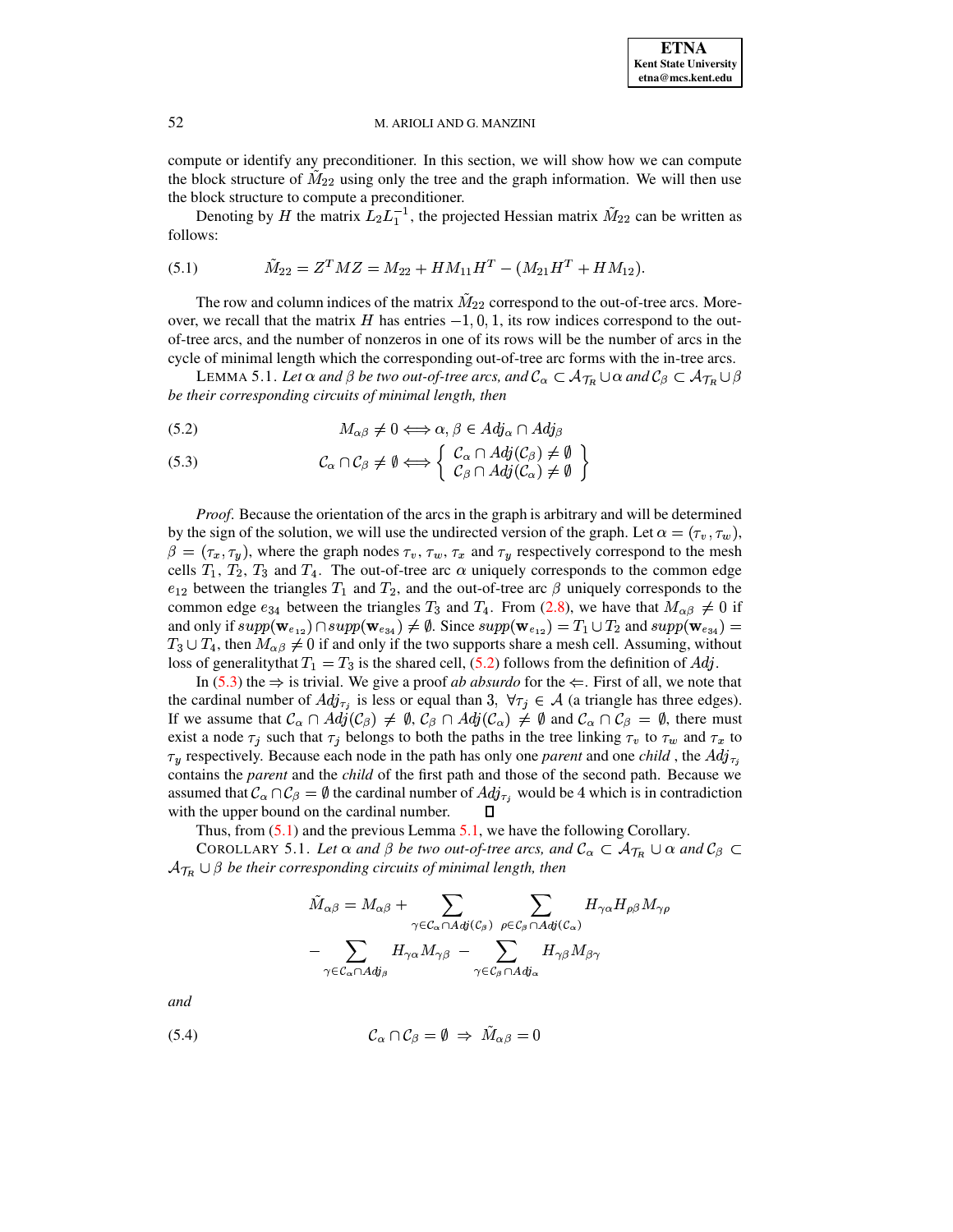| <b>ETNA</b>                  |
|------------------------------|
| <b>Kent State University</b> |
| etna@mcs.kent.edu            |

*Proof.* The first part of the Corollary follows directly from the expansion of [\(5.1\)](#page-11-1). The implication [\(5.4\)](#page-11-3) follows from Lemma [5.1](#page-11-2) taking into account that  $\mathcal{C}_{\alpha} \cap Adj(\mathcal{C}_{\beta}) \supseteq \mathcal{C}_{\alpha} \cap$  $Adj_{\beta}$ ,  $\mathcal{C}_{\beta} \cap Adj(\mathcal{C}_{\alpha}) \supseteq \mathcal{C}_{\beta} \cap Adj_{\alpha}$ , and  $Adj_{\alpha} \cap Adj_{\beta} \neq \emptyset \Rightarrow \mathcal{C}_{\alpha} \cap \mathcal{C}_{\beta} \neq \emptyset$ .

Corollary [5.1](#page-11-4) gives the complete description of the pattern of  $M_{22}$  in terms of the rooted spanning tree. However, we observe that the results  $(5.3)$  and  $(5.4)$  rely on the 2-D structure of the mesh and they cannot be generalized to a mesh in 3-D.

In the second part of this section, we build the block structure of  $M_{22}$  using the Quotient Tree concept, without explicitly forming the matrix  $M_{22}$ . In the following, we process the root node separately from the other nodes. The root node will always be numbered by 0, and if it is a branching node with  $k$  children the tree will contain  $k$  subtrees directly linked to the root. Given a rooted spanning tree  $\mathcal{T}_R = \{N, \mathcal{A}_{T_R}\}\,$  let  $\mathcal{B} \subseteq \mathcal{N} \setminus \{0\}$  be the set of the branching nodes in  $\mathcal{T}_R$ , and let  $\mathcal{L} \subseteq \mathcal{N} \setminus \{0\}$  be the set of the leaves in  $\mathcal{T}_R$ . We define the set

$$
\mathcal{Y} = \mathcal{B} \cup \mathcal{L} = \{\tau_1, \ldots, \tau_k\} \,.
$$

If  $\mathcal{Y} = \mathcal{N} \setminus \{0\}$ , then  $\mathcal{T}_R$  is a binary tree. Otherwise, we can compute the following paths:

$$
\forall \tau_i \in \mathcal{Y}
$$
  
\n
$$
\varphi_{\tau_i} = \{\tau_i, parent(\tau_i), parent(parent(\tau_i)), \dots, parent^k(\tau_i)\} \text{ and } \varphi_{\tau_i} \cap \mathcal{Y} = \{\tau_i\}.
$$

The path  $\varphi_{\tau i}$  connects  $\tau_i$  to all its ancestors which are not branching nodes, and it can contain  $\tau_i$  alone.

The set  $\mathfrak{P} = {\varphi_{\tau_1}, \ldots, \varphi_{\tau_\ell}} \cup \{0\}$  is a partition of N:

$$
\wp_{\tau_j} \cap \wp_{\tau_i} = \emptyset, \ \bigcup_{i=1}^\ell \wp_{\tau_i} = \mathcal{N} \, .
$$

Therefore, we can build the quotient tree

$$
\mathcal{T}/\mathfrak{P} = \{ \mathfrak{P}, \mathfrak{E}_{\mathcal{T}} \}, \quad (\wp_{\tau_i}, \wp_{\tau_j}) \in \mathfrak{E}_{\mathcal{T}} \Longleftrightarrow Adj \mid_{\mathcal{T}} (\wp_{\tau_i}) \cap \wp_{\tau_j} \neq \emptyset,
$$

and the quotient graph

$$
\mathcal{G}/\mathfrak{P} = \{ \mathfrak{P}, \mathfrak{E}_{\mathcal{G}} \}, \quad (\wp_{\tau_i}, \wp_{\tau_j}) \in \mathfrak{E}_{\mathcal{G}} \iff Adj(\wp_{\tau_i}) \cap \wp_{\tau_j} \neq \emptyset,
$$

where  $Adj |\tau|$  is the restriction of the  $Adj$  operator to the graph  $\mathcal{T}$ .

For the sake of clarity in the following, we will call the quotient tree nodes Q-nodes. The root of the quotient tree is still the node 0, and each subtree rooted at its children has a binary quotient tree.

<span id="page-12-0"></span>**5.1. Data structures and separators.** In this subsection, we shortly review the basic data structures that we used to implement the null space method presented in the previous section. We also discuss some major details concerning the renumbering strategy that allows us to perform a nested dissection-like decomposition of the matrix  $A$ . This kind of permutation and the resulting sub-block decomposition makes it possible to build the block-Jacobi preconditioner mentioned in the next sub-section and considered in the numerical experiments of Section [6.](#page-17-0) More details on the data structure and algorithm implementation are reported in the final appendix.

The data structure that is used for the graph  $\mathcal G$  is based on a double representation of the sparse matrix  $A$ . This double representation implements the collection of compressed row and column sparse data which is described in  $[17]$  and allows us to access simultaneously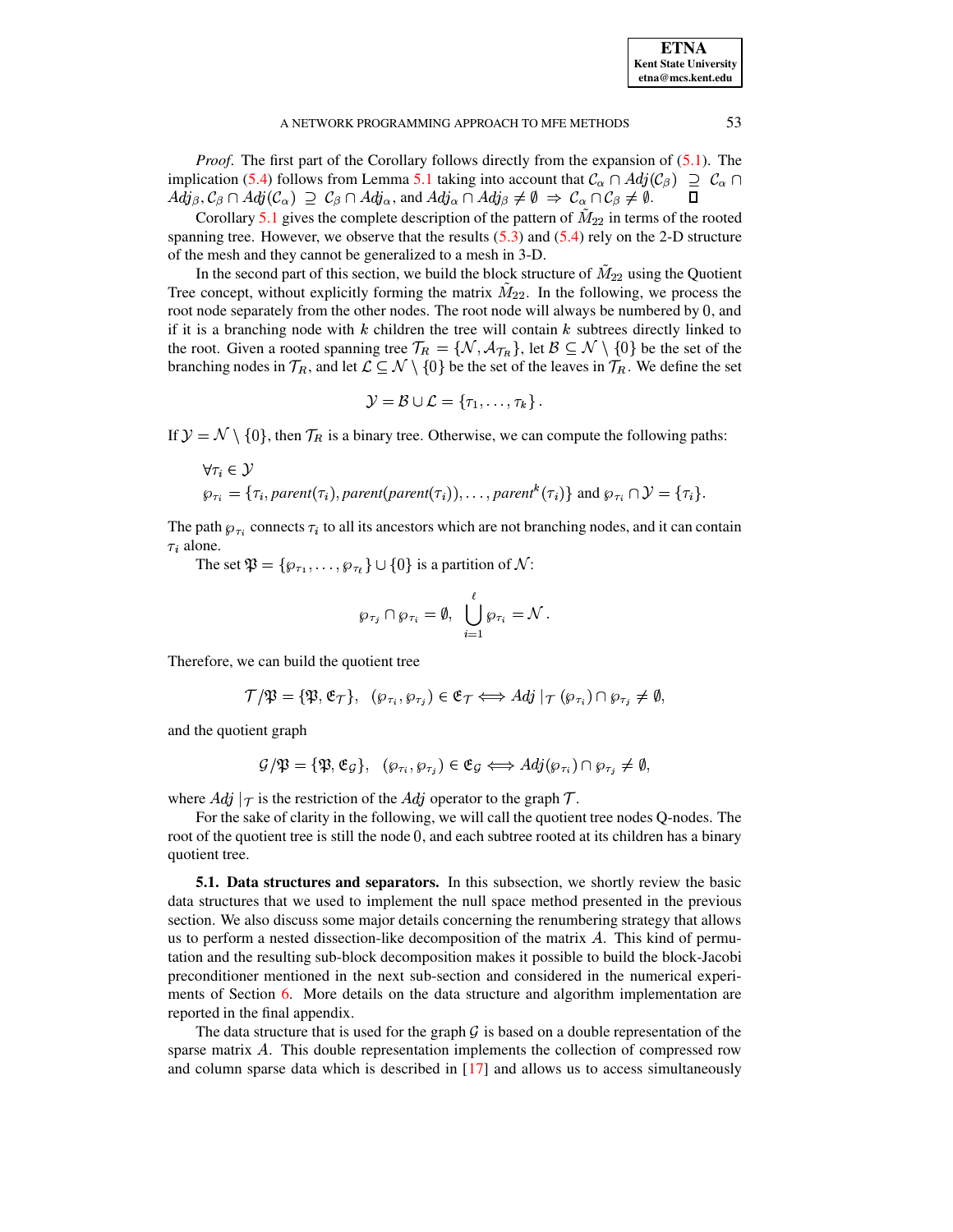to matrix rows and columns. We assume that rows and columns are consistently permutated when we renumber the graph node. This special design facilitates and speeds up the algorithms that are reported in the appendix.

Trees, which are used to perform row/column permutations, are represented by storing the following data for any node:

- the parent node,
- the node children list,
- the chain index,
- the depth.

In Figure [5.1,](#page-13-0) we give a simple example of a tree and, in Table [5.1,](#page-14-0) we list the labels of each node. It is relevant to observe that the reordering obtained by the depth first search of  $\mathcal T$ renumbers the nodes such that the nodes forming a chain are consecutive. Therefore, we can directly access the list using vector arrays.



<span id="page-13-0"></span>FIG. 5.1. *Example of a spanning tree.*

After the identification of the chains, we build the *quotient tree*, and, descending the quotient tree  $T/\mathfrak{P}$  with a "depth first search" algorithm, we renumber the nodes and build its data structure. In the new data structure, we associate with each Q-node the following objects:

- Q-parent in  $\mathcal{T}/\mathfrak{P}$ ,
- first and last node in  $\mathcal T$  of the chain corresponding to the Q-node,
- depth in  $\mathcal{T}/\mathfrak{P}$ ,
- Q-last, the last Q-node of the subtree rooted in the current Q-node,
- Q-star, the list of the out-of-tree arcs in  $G$  which have one extreme belonging to the Q-node,
- Q-children, the list of the Q-nodes children of the Q-node.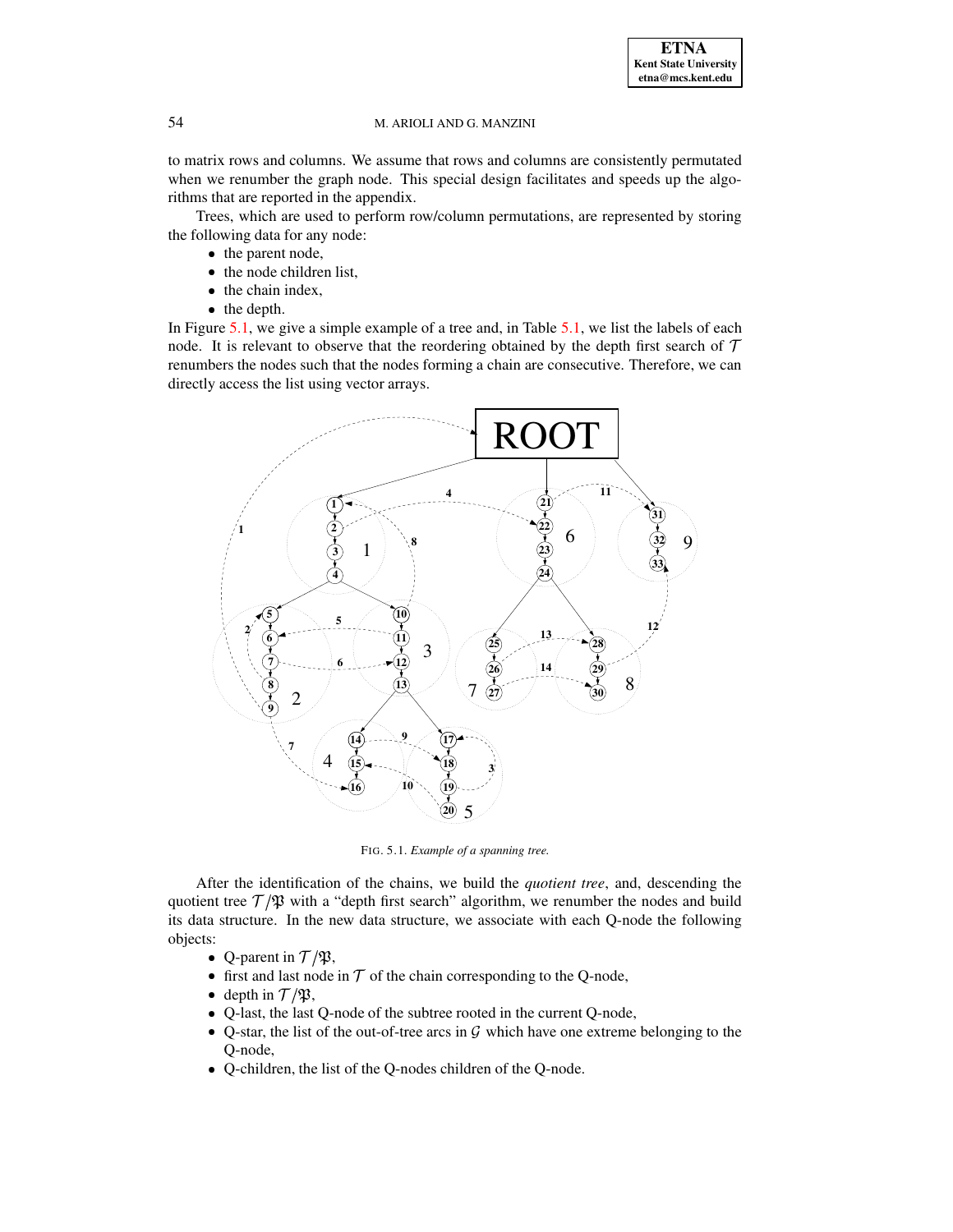**ETNA Kent State University etna@mcs.kent.edu**

### A NETWORK PROGRAMMING APPROACH TO MFE METHODS 55

<span id="page-14-0"></span>

| Node index              | Parent                                | Children list  | Chain Index                    | depth                   |
|-------------------------|---------------------------------------|----------------|--------------------------------|-------------------------|
| $\boldsymbol{0}$        | $\overline{0}$                        | 1,21,31        | $\overline{0}$                 | $\boldsymbol{0}$        |
| $\,1\,$                 | $\overline{0}$                        |                | $\mathbf{1}$                   | $\,1$                   |
| $\overline{\mathbf{c}}$ | $\mathbf 1$                           | $\frac{2}{3}$  | $\mathbf{1}$                   | $\overline{\mathbf{c}}$ |
| $\overline{\mathbf{3}}$ | $\overline{c}$                        | $\overline{4}$ | $\mathbf{1}$                   | $\overline{\mathbf{3}}$ |
| $\overline{4}$          | 3                                     | 5,10           | $\mathbf{1}$                   | $\overline{4}$          |
| 5                       | $\overline{4}$                        | 6              | 22222333                       | 5                       |
| 6                       | $\frac{5}{6}$                         | $\overline{7}$ |                                | 6                       |
| $\overline{7}$          |                                       | 8              |                                | $\overline{7}$          |
| 8                       | $\begin{array}{c} 7 \\ 8 \end{array}$ | $\overline{9}$ |                                | 8                       |
| 9                       |                                       |                |                                | 9                       |
| 10                      | $\overline{4}$                        | 11             |                                | 5                       |
| 11                      | 10                                    | 12             |                                | 6                       |
| 12                      | 11                                    | 13             |                                | $\overline{7}$          |
| 13                      | 12                                    | 14,17          |                                | 8                       |
| 14                      | 13                                    | 15             | $\overline{4}$                 | 9                       |
| 15                      | 14                                    | 16             | $\overline{4}$                 | 10                      |
| 16                      | 15                                    |                | $\overline{\mathcal{L}}$       | 11                      |
| 17                      | 13                                    | 18             | $\frac{5}{5}$<br>$\frac{5}{5}$ | 9                       |
| 18                      | 17                                    | 19             |                                | 10                      |
| 19                      | 18                                    | 20             |                                | 11                      |
| 20                      | 19                                    |                |                                | 12                      |
| 21                      | $\boldsymbol{0}$                      | 22             | 6                              | $\,1$                   |
| 22                      | 21                                    | 23             | 6                              | $\overline{c}$          |
| 23                      | 22                                    | 24             | 6                              | $\overline{\mathbf{3}}$ |
| 24                      | 23                                    | 25,28          | 6                              | $\overline{4}$          |
| 25                      | 24                                    | 26             | $\overline{7}$                 | 5                       |
| 26                      | 25                                    | 27             | $\overline{7}$                 | 6                       |
| 27                      | 26                                    |                | $\overline{7}$                 | $\overline{7}$          |
| 28                      | 24                                    | 29             | 8                              | 5                       |
| 29                      | 28                                    | 30             | 8                              | 6                       |
| 30                      | 29                                    |                | 8                              | $\overline{7}$          |
| 31                      | $\overline{0}$                        | 32             | 9                              | $\mathbf{1}$            |
| 32                      | 31                                    | 33             | 9                              |                         |
| 33                      | 32                                    |                | 9                              | $\frac{2}{3}$           |

## TABLE 5.1 *Labels of nodes in the tree of Figure [5.1.](#page-13-0)*

In Figure [5.2,](#page-15-0) we show the quotient tree relative to the example of Figure [5.1,](#page-13-0) and in Table [5.2,](#page-15-1) we list the labels of each Q-node.

Taking advantage of the data structures described above, we can order the out-of-tree arcs in the following way. Firstly, we identify the Q-nodes which are children of the external root (node 0), and the subtrees rooted in each of these Q-nodes. Then, we separate each of the subtrees from the others marking the out-of-tree edges that connect it to the others. The out-of-tree arcs lying within one of these subtrees cannot have fundamental cycles with the out-of-tree arcs lying within one of the others, because of Corollary [4.1.](#page-9-1) This corresponds to a one-way dissection applied to  $M_{22}$ . Then, within each of the subtrees, we seek the out-of-tree arcs that separate the two subtrees rooted in the Q-nodes children of the Q-node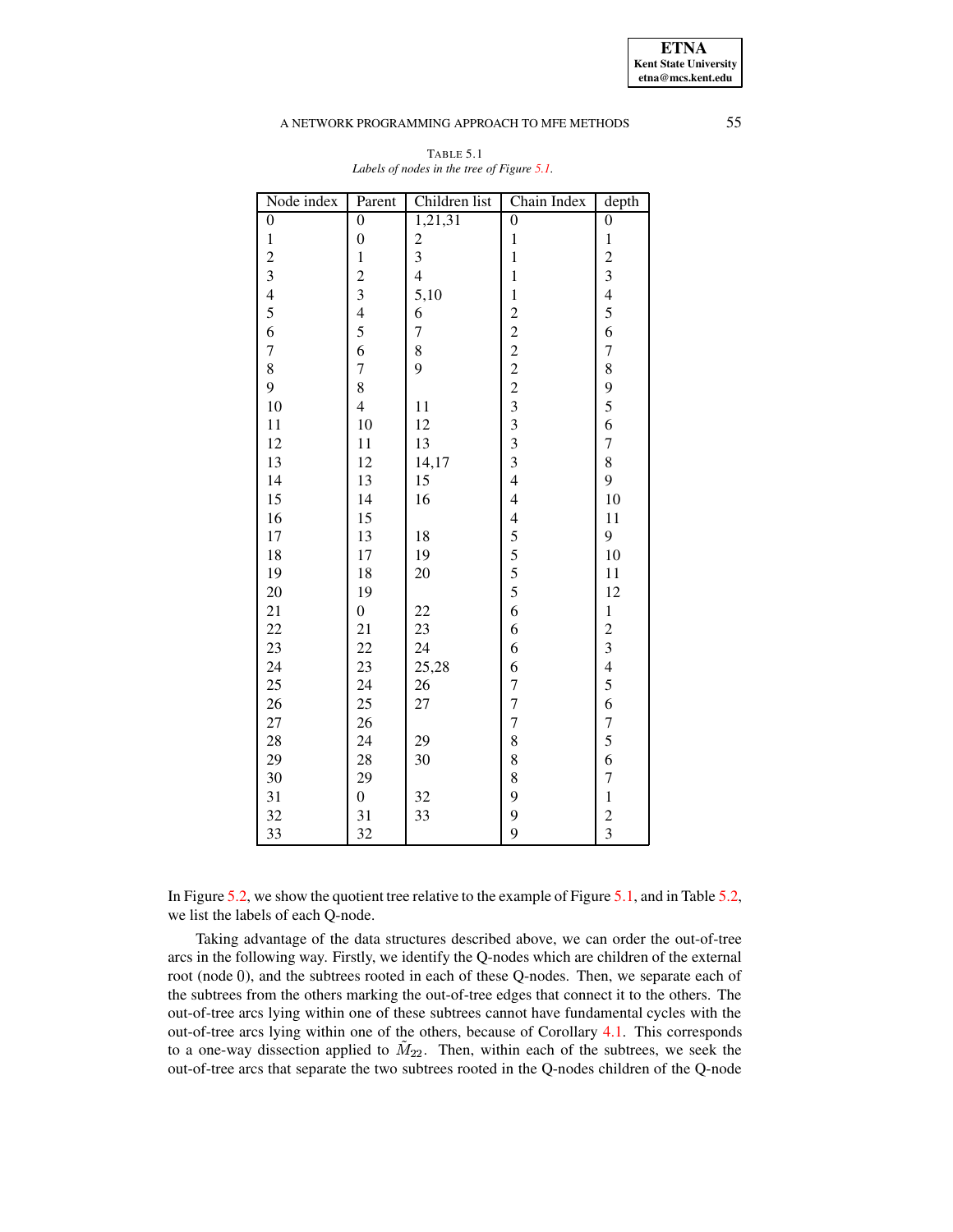

<span id="page-15-0"></span>FIG. 5.2. *Quotient tree relative to the tree of Figure [5.1](#page-13-0)*

<span id="page-15-1"></span>

| Q-node         | Q-parent | First, last   | Depth | Q-last         | Q-star    | Q-children |
|----------------|----------|---------------|-------|----------------|-----------|------------|
|                |          | node of chain |       |                |           |            |
|                | 0        | 1,4           |       | 5              | 4,8       | 2,3        |
| $\overline{c}$ |          | 5,9           | 2     | $\overline{2}$ | 1,2,5,6,7 |            |
| 3              |          | 10,13         | 2     | 5              | 5,6,8     | 4,5        |
| 4              | 3        | 14,16         | 3     | 4              | 7,9,10    |            |
| 5              | 3        | 17,20         | 3     | 5              | 3,9,10    |            |
| 6              | 0        | 21,24         |       | 8              | 4,11      | 7,8        |
| 7              | 6        | 25,27         | 2     | 7              | 13,14     |            |
| 8              | 6        | 28,30         | 2     | 8              | 12,13,14  |            |
| 9              |          | 31,33         |       | 9              | 11,12     |            |

TABLE 5.2 *Labels of the Q-nodes in Figure [5.2.](#page-15-0)*

root of the subtree containing both of them. This is equivalent to a nested dissection strategy applied to one of the diagonal blocks resulting from the previous one-way dissection phase. In Figure [5.3](#page-16-0)  $(a)$ , we show the result of the one-way dissection on the matrix A when the root node has only three descendant subtrees. Note that each subtree is now disconnected from the others, is a binary tree and it can be identified by the Q-node on which it is rooted. If the nested dissection process is recursively re-applied on these matrix sub-blocks, we obtain the matrix structure shown in Figure [5.3](#page-16-0)  $(b - c)$ .

**5.2. Preconditioners.** The *a priori* knowledge of the structure of  $M_{22}$ , allows us to decide what kind of preconditioner we can afford. If we are subjected to a strong limitation of the size of the memory in our computer, we can choose among several alternative precondi-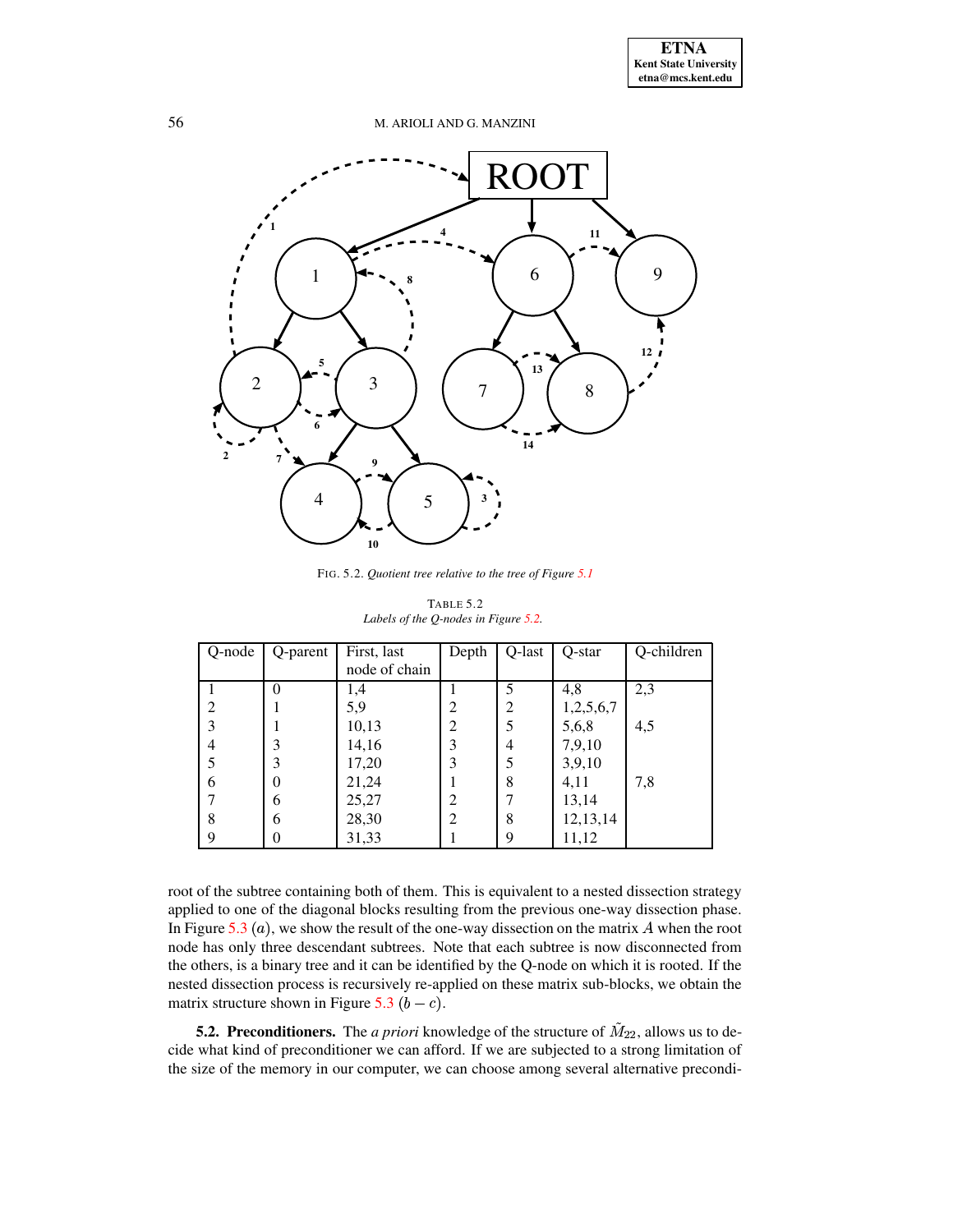

FIG. 5.3. *Example of a one-way dissection (a, b), and of a nested dissection (c) on the matrix*

<span id="page-16-0"></span>tioners. We have a choice ranging from the diagonal matrix obtained by using the diagonal part of  $M_{22}$  and the block Jacobi preconditioner using the diagonal blocks corresponding to the separators. The possibility of using the simplest choice of the diagonal of  $M_{22}$  is sensible because the SPT algorithm places on this diagonal the biggest entries of the diagonal of  $M$ . In Section [6,](#page-17-0) we will give numerical evidence that this choice is very efficient for several test problems. Nevertheless, in the presence of strong discontinuities and anisotropies in the permeability function  $\mathcal{K}$ , we are obliged to use either the diagonal Jacobi preconditioner or a block diagonal Jacobi.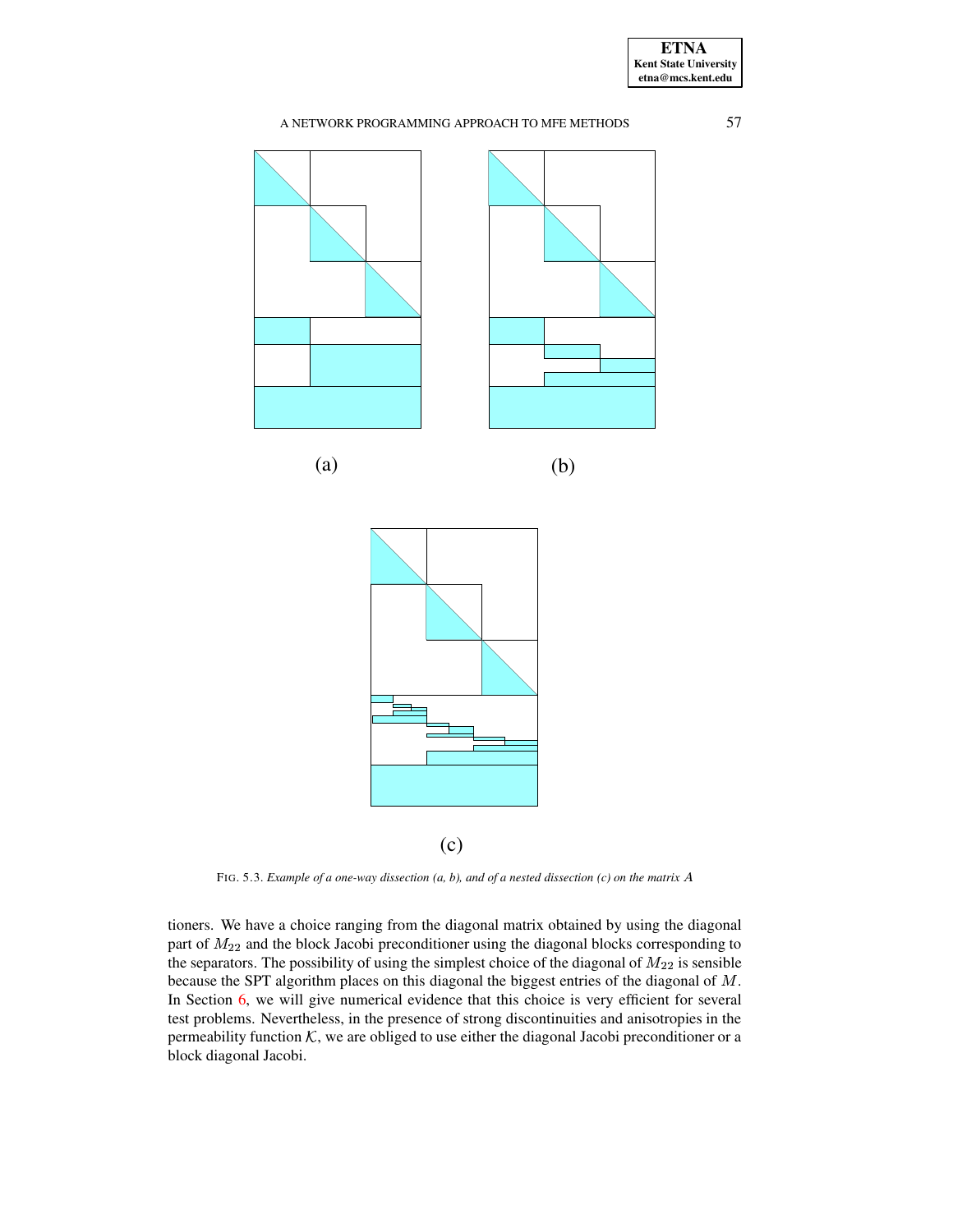## **6. Numerical experiments.**

<span id="page-17-0"></span>**6.1. Test problems.** We generated the test problems using four different domains. The first two are square unit boxes and in the second one we have four rectangular regions where the tensor  $\mathcal K$  assumes different values. In Figure [6.1,](#page-18-0) we plot the geometry of Domain 1 and the boundary conditions. In Figure [6.2,](#page-18-1) we plot the geometry of Domain 2 and the boundary conditions. The values of the tensor  $\mathcal K$  are chosen as follow

$$
\mathcal{K}(\mathbf{x}) = \begin{cases}\n1 & \mathbf{x} \in \Omega \setminus \{\Omega_1 \cup \Omega_2 \cup \Omega_3 \cup \Omega_4\}, \\
0.5 & \mathbf{x} \in \Omega_1, \\
10^{-4} & \mathbf{x} \in \Omega_2, \\
10^{-6} & \mathbf{x} \in \Omega_3, \\
10^{-8} & \mathbf{x} \in \Omega_4.\n\end{cases}
$$

The two remaining domains have an L-shape geometry. In Figure [6.3,](#page-19-0) we plot the geometry and the boundary conditions of the Domain 3. In Figure [6.4,](#page-19-1) we plot the geometry of the fourth and last Domain 4 and the relative boundary conditions: within the domain, we have four rectangular regions where the tensor  $\mathcal K$  takes the same values defined for the second domain in  $(6.1)$ .

In [\(2.2\)](#page-1-1), we take the right-hand side  $f(\mathbf{x}) = 0$  in all our test problems. For the domains one and three, the tensor  $\mathcal K$  in [\(2.1\)](#page-1-1) is isotropic. For a given triangulation, its values are constant within each triangle and this value is computed following the law:

$$
{\cal K}_{T_i}=10^{-12r_i^3}~,~i=1,\ldots,N_T
$$

where  $r_i \in [0, 1]$  are numbers computed using a random uniform distribution. For each domain, we generated 4 meshes using TRIANGLE [\[36\]](#page-29-29). In Tables [6.1](#page-17-1) and [6.2,](#page-17-2) we report, for our domains, the number  $N_T$  of triangles, the number  $N_E$  of edges, the number  $N_V$  of vertices of each mesh, the number  $M$ . $nnz$  of nonzero entries in the matrix  $M$ , the number A.nnz of nonzero entries in matrix A, and the corresponding value of  $\mathfrak h$ .

<span id="page-17-1"></span>

|             | Mesh 1 | Mesh 2 | Mesh 3 | Mesh 4  |
|-------------|--------|--------|--------|---------|
| $N_{T}$     | 153    | 1567   | 15304  | 155746  |
| $N_E$       | 246    | 2406   | 23130  | 234128  |
| $N_V$       | 94     | 840    | 7827   | 78383   |
| $M$ . $nnz$ | 1164   | 11808  | 114954 | 1168604 |
| A.nnz       | 429    | 4599   | 45601  | 466319  |
|             | 0.2090 | 0.0649 | 0.0225 | 0.0069  |

TABLE 6.1 *Data relative to the meshes for domains 1 and 2.*

TABLE 6.2 *Data relative to the meshes for domains 3 and 4.*

<span id="page-17-2"></span>

|             | Mesh 1 | Mesh 2 | Mesh 3 | Mesh 4  |
|-------------|--------|--------|--------|---------|
| $N_T$       | 156    | 1494   | 15206  | 150033  |
| $N_E$       | 251    | 2305   | 23102  | 225599  |
| $N_V$       | 96     | 812    | 7843   | 75567   |
| $M$ . $nnz$ | 1187   | 12269  | 114662 | 1125797 |
| A.nnz       | 442    | 4386   | 45462  | 449281  |
|             | 0.1625 | 0.0590 | 0.0186 | 0.0063  |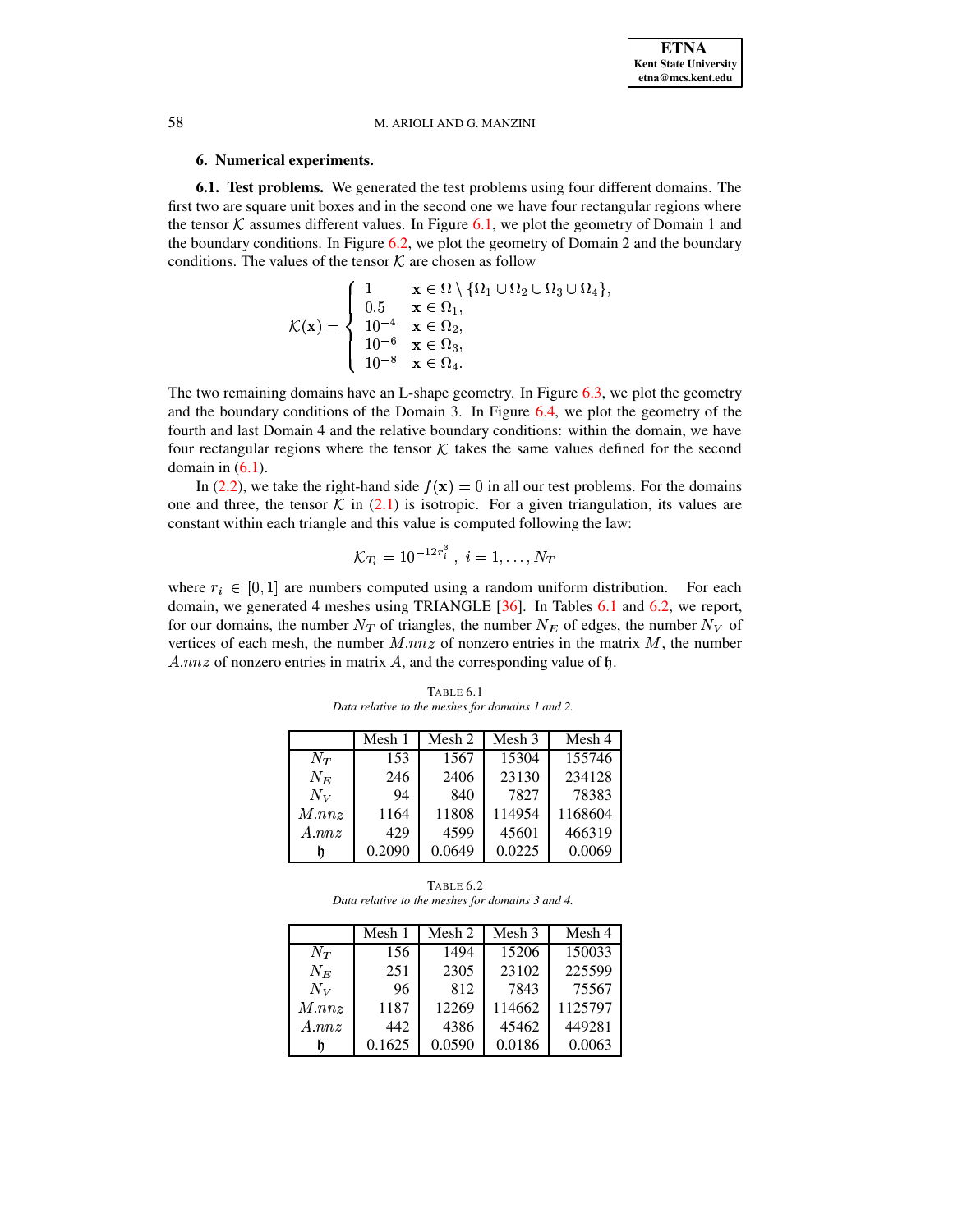

FIG. 6.1. *Geometry of the first domain*  $\Omega$ .

<span id="page-18-0"></span>

<span id="page-18-1"></span>FIG. 6.2. *Geometry of the second domain*  $\Omega$ .

**6.2. Practicalities.** We analysed the reliability of the stopping criterion when we change the parameter  $d$ . In Figures [6.5](#page-20-0) and [6.6,](#page-20-1) we display the behaviour of the estimates of the true relative energy norm of the error for Mesh 3, Domain 3 and Domain 4: for the other cases the behaviour is similar. In all our test we choose  $\eta = \mathfrak{h}$ . The results show that the choice  $d = 10$ is the best compromise between reliability and cost. When convergence is slow and there are regions where the slope changes rapidly, the choice  $d = 5$  can be inaccurate. We reserve for future work the study of a self-adaptive technique which will change the value of  $d$  with the slope of the convergence curve. In Section [3,](#page-4-0) we discussed the opportunity of starting the estimate of the relative error only when  $e_{\tilde{M}_{22}} < \eta^2 || h_2 - M_1$  $\|h_2 - M_1^T z_1\|_2^2$ . This makes it possible a reduction of the number of additional matrix-vector products. Both figures show an initial phase where the estimates have not been computed because of the introduction of this check on the absolute value of the error.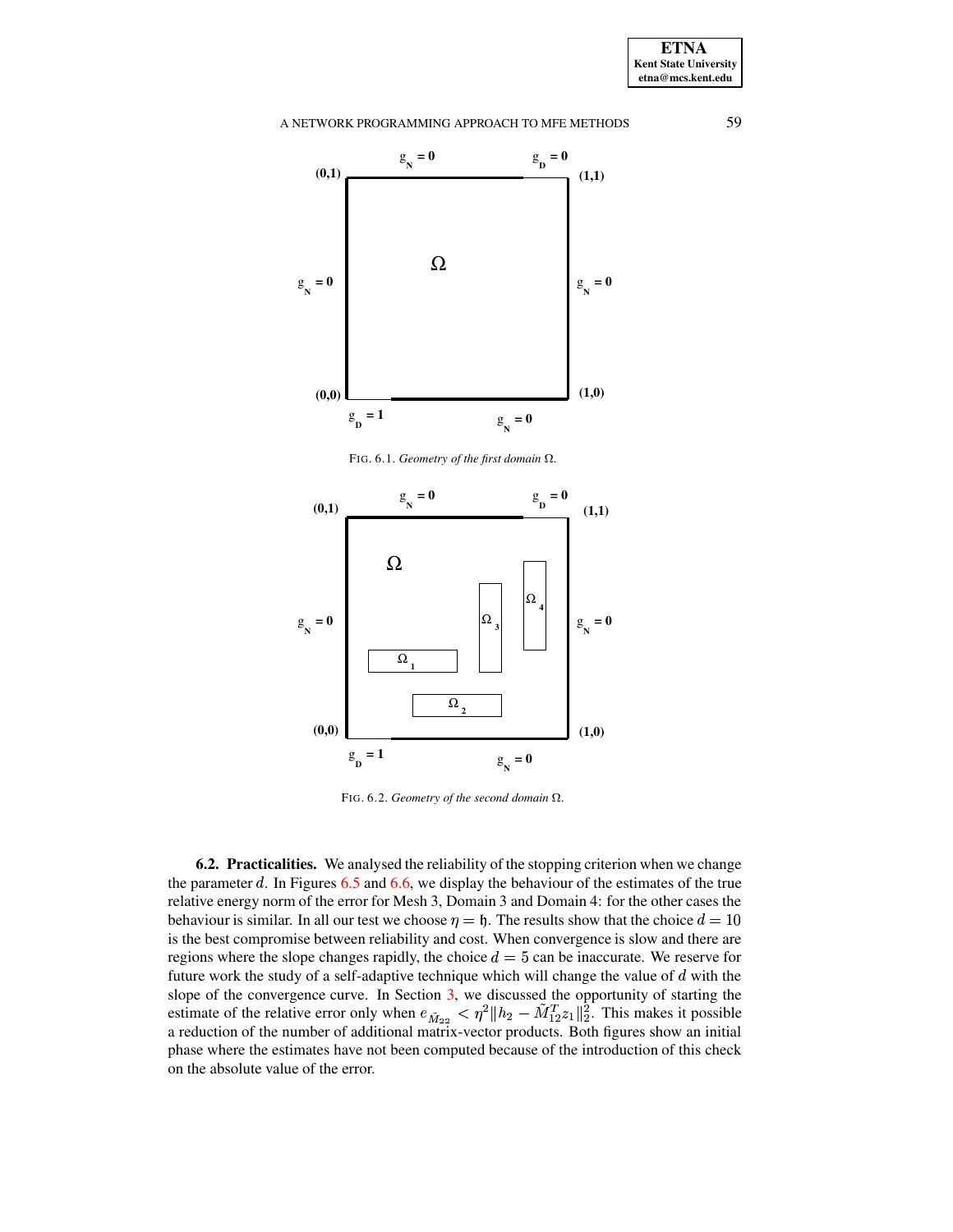

FIG. 6.3. Geometry of the third domain  $\Omega$ .

<span id="page-19-0"></span>

<span id="page-19-1"></span>FIG. 6.4. Geometry of the fourth domain  $\Omega$ .

Moreover, to avoid an excessive number of additional matrix-vector products in the stopping criterion, we choose to update the value of the denominator  $\overline{u}_2^{(k)T} \tilde{M}_{22} \overline{u}_2^{(k)}$  every 10<br>steps of the conjugate gradient method. The energy norm of  $\overline{u}_2^{(k)T} \tilde{M}_{22} \overline{u}_2^{(k)}$  every 10<br>the ene

<span id="page-19-2"></span>6.3. Numerical results. We generated and ran all our test problems on a SPARC processor of a SUN ENTERPRISE 4500 (4CPU 400 MHertz, 2GByte RAM). In our test runs, we compare the performance of our approach with the performance of MA47 of the HSL2000 library [26]. The package **MA47** implements a version of the  $LDL<sup>T</sup>$  decomposition for symmetric indefinite matrices that takes advantage of the structure of the augmented system [18]. The package is divided into three parts corresponding to the symbolic analysis where the reordering of the matrix is computed, the factorization phase, and the final solution using the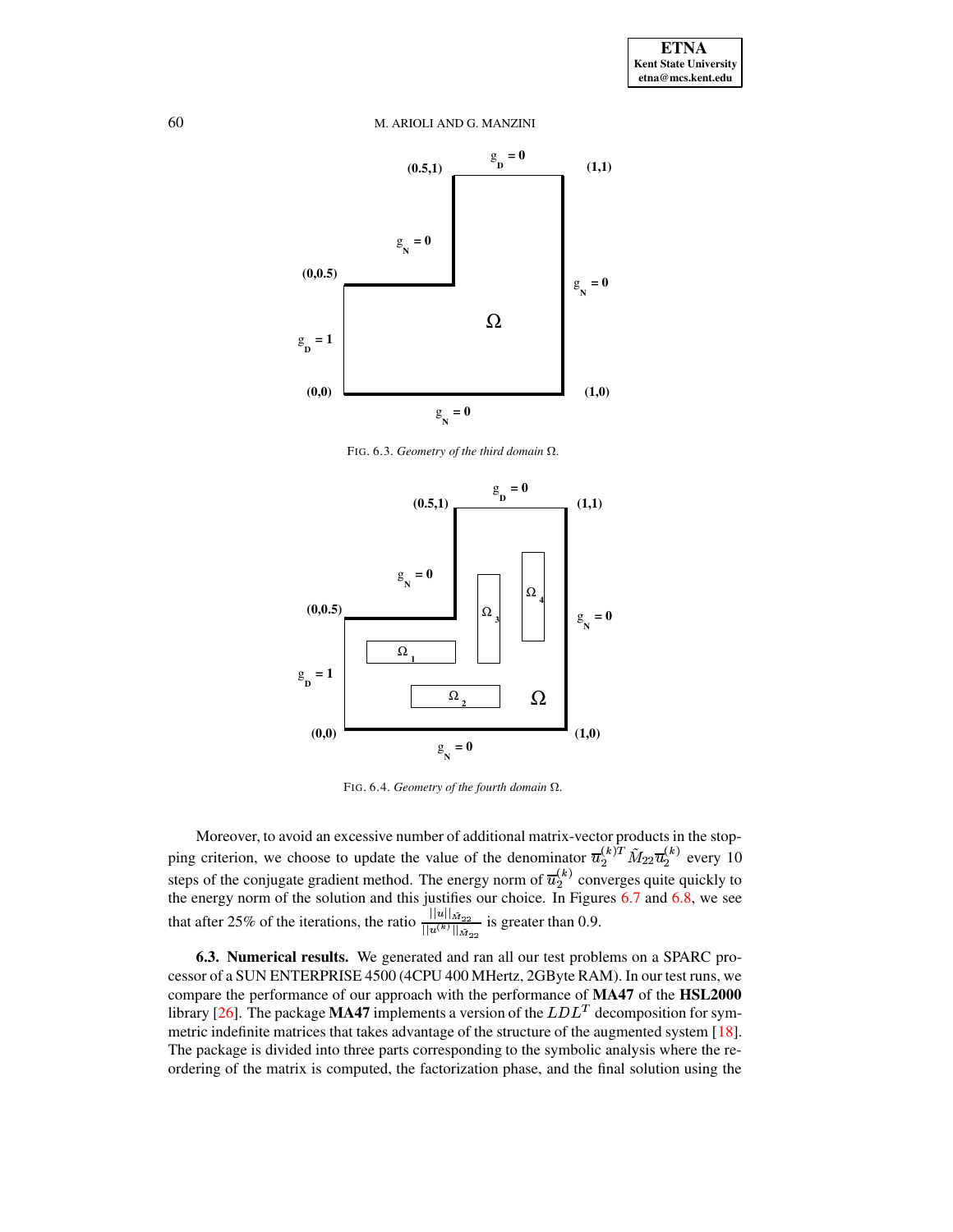

<span id="page-20-0"></span>FIG. 6.5. *Error energy norm and its estimates for*  $d = 5$ ,  $d = 10$ , *and*  $d = 20$  *for Mesh* 3 *and domain* 3.



FIG. 6.6. *Error energy norm and its estimates for*  $d = 5$ ,  $d = 10$ , *and*  $d = 20$  *for Mesh 3 and domain* 4.

<span id="page-20-1"></span>triangular matrices.

Similarly, the null space algorithm which we implemented, can be subdivided into three phases: a first symbolic phase where the shortest path tree and the quotient tree are computed, a second phase where the projected Hessian system is solved by the conjugate gradient algorithm, and a final third phase where we compute the pressure. This enables us to compare the direct solver **MA47** with the null space approach in each single phase.

Generally, in the test runs that we will present, we fix the parameter  $d$  in the stopping criterion to the value of 10. Nevertheless, we will show the influence of different choices on the parameter  $d$  on the stopping criterion using Mesh 3.

In Table [6.3,](#page-22-0) we give the CPU times (in seconds) and the storage (in MByte) required by **MA47** and the CPU times (in seconds) of the null space algorithm where we use the diagonal of  $M_{22}$  to precondition the projected Hessian matrix within the conjugate gradient algorithm.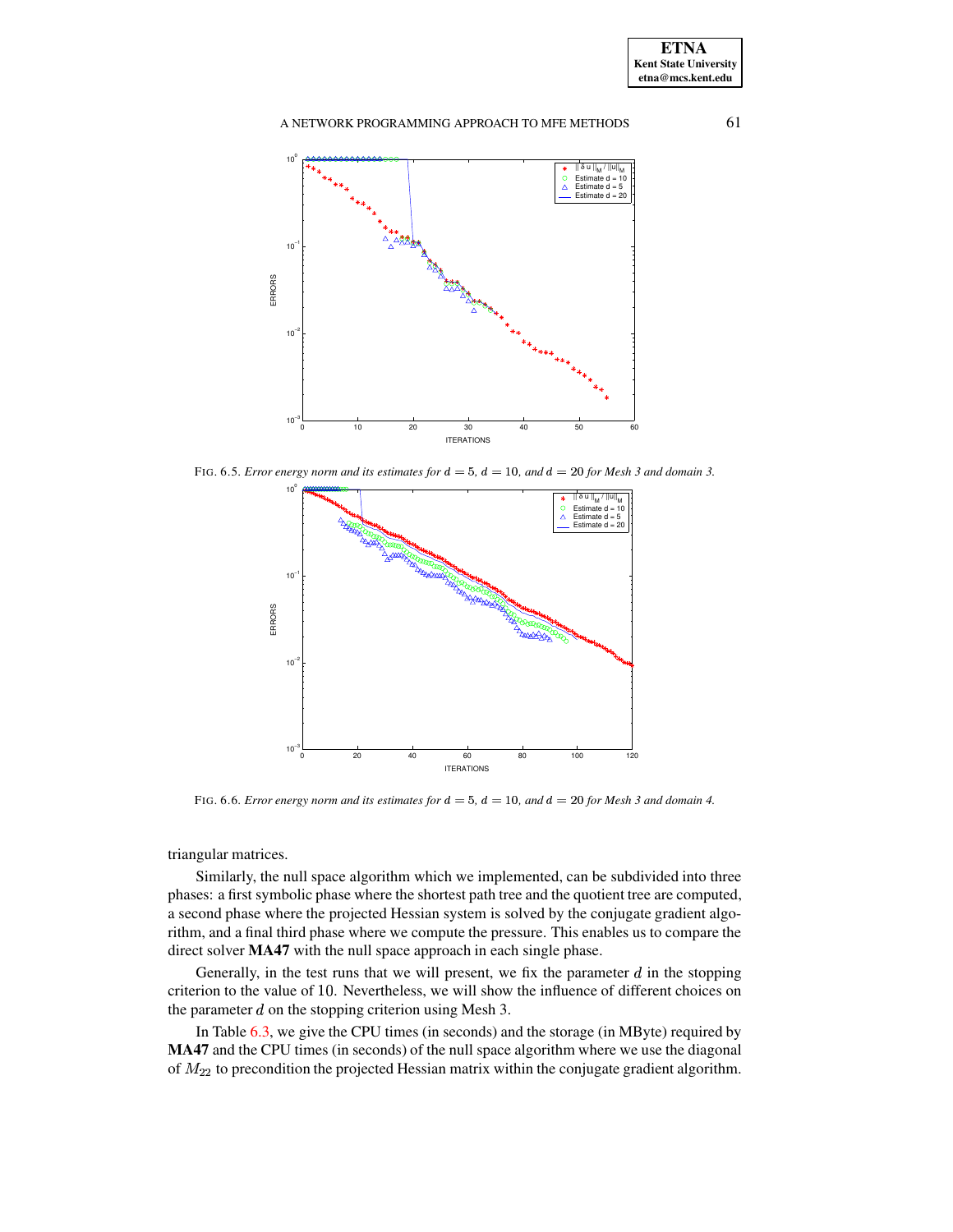<span id="page-21-0"></span>

<span id="page-21-1"></span>From Table  $6.3$ , we see that the null space algorithm performs better in the case of random permeability which can be a realistic simulation of an underground situation. Nevertheless, the global CPU time of the null space algorithm can be 10 times more than the CPU time of the direct solver. We point out that the **MA47** storage requirement for the  $L$  and  $D$  factors grows with the size of the problem whereas the null space algorithm needs only the storage of the matrices  $M$  and  $A$ . We forecast that this will become even more favourable to the null space algorithm when we want to solve 3D simulations: for these problems the **MA47** storage could become so large that we could be obliged to use an out-of-core implementation.

In Table [6.4,](#page-23-1) we display the behaviour of three different preconditioners on the conjugate gradient iteration number. We fixed the mesh (Mesh 3) and we use as a preconditioner one of the following matrices:  $diag(M_{22})$ ,  $diag(M_{22})$  (the classical Jacobi), and  $blockdiag(M_{22})$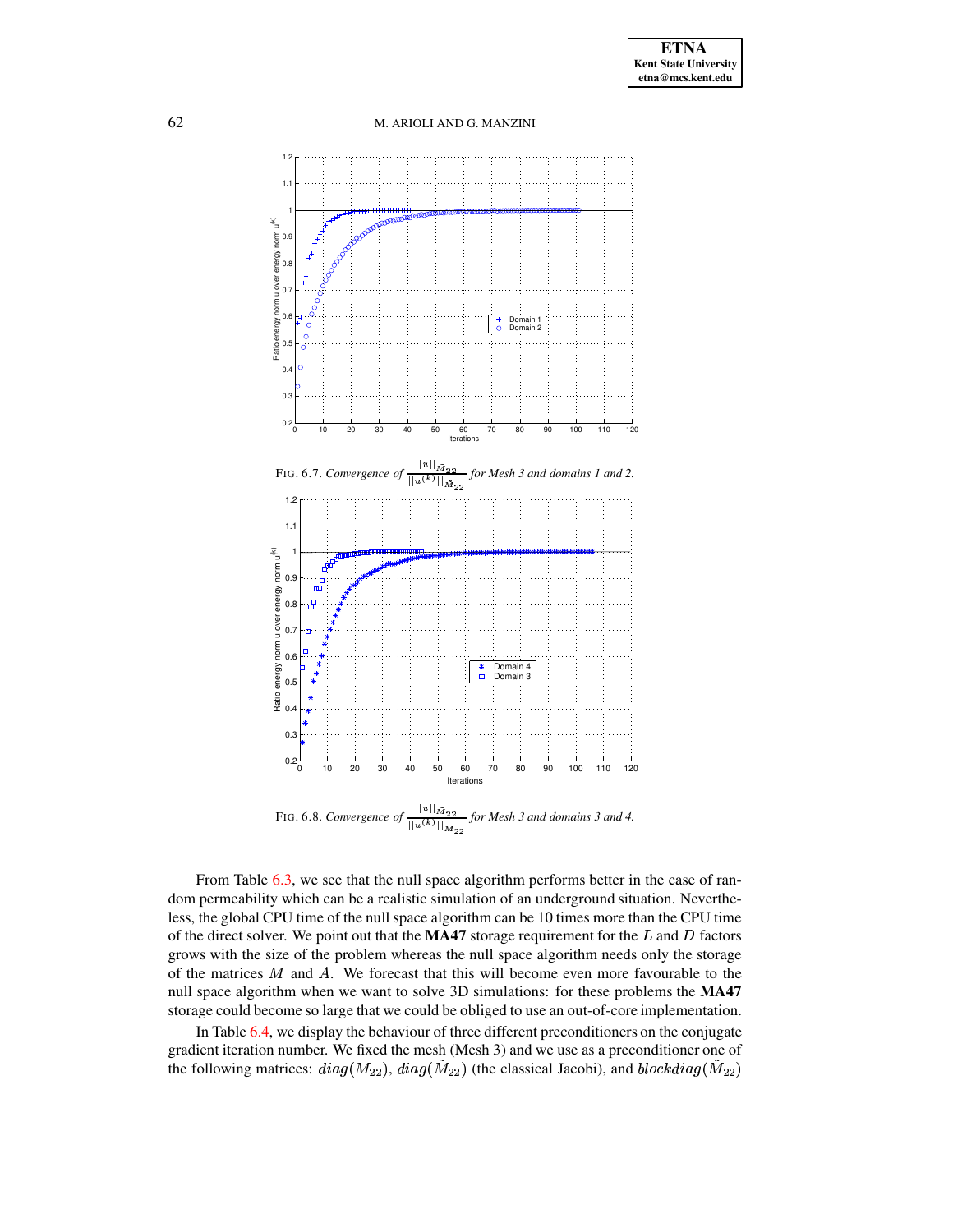| null space algorithm | Solve<br>$C$ G(#Iterations) | 0.013(12) |                         | 0.013(14)               | 0.002<br>0.002<br>0.001<br>0.013(13) | 0.001<br>0.016(17)                                                       | 0.018<br>0.145(19) | 0.275(35) | 0.145(20) | 0.019<br>0.018<br>0.017<br>0.265(37)                               | 0.290<br>4.681 (41) | 0.265<br>1.63(101) | 0.280<br>4.945 (44)     | 0.268<br>(2.06(106))                             | 2.941<br>210.6 (176) | 2.855<br>463.0 (390) | 2.748<br>298.7 (272) |
|----------------------|-----------------------------|-----------|-------------------------|-------------------------|--------------------------------------|--------------------------------------------------------------------------|--------------------|-----------|-----------|--------------------------------------------------------------------|---------------------|--------------------|-------------------------|--------------------------------------------------|----------------------|----------------------|----------------------|
|                      | Symbolic                    |           |                         |                         |                                      | $0.002$<br>$0.001$<br>$0.002$                                            |                    |           |           | $\begin{array}{c} 0.017 \\ 0.007 \\ 0.011 \\ 0.009 \\ \end{array}$ |                     |                    | $\frac{116}{0.087}$     | 0.088                                            |                      | 621.1                | 1.056<br>3.887       |
|                      | storage                     |           |                         |                         |                                      | 0.048<br>0.035<br>0.032<br>0.040                                         | 0.634              |           |           | 0.458<br>0.556<br>0.418                                            |                     |                    |                         | $\frac{15}{9.36}$<br>$6.372$                     | 132.32               | 81.89                | 118.9                |
|                      | Solver                      |           | 0.001<br>0.001<br>0.001 |                         |                                      | 0.001                                                                    |                    |           |           | $\frac{1006}{0.005}$                                               |                     |                    | 0.114<br>0.084<br>0.111 | 0.081                                            | .543                 | .091                 | .481                 |
| <b>MA47</b>          | Factorization               |           |                         |                         |                                      | $\begin{array}{c} 0.013 \\ 0.008 \\ 0.010 \\ 0.000 \\ 0.007 \end{array}$ |                    |           |           | $\frac{0.173}{0.101}$<br>0.101<br>0.152<br>0.095                   |                     |                    |                         | $\frac{3.028}{1.577}$<br>1.577<br>2.393<br>1.310 | 264.6                |                      | 49.03<br>84.33       |
|                      | Symbolic                    |           |                         | 0.008<br>0.008<br>0.007 |                                      |                                                                          |                    |           |           | $\frac{88000}{0.088000}$                                           |                     |                    |                         | $\frac{1058}{1.070}$<br>1.035<br>1.041           | 14.63                | 14.55                | 13.58                |
| Domain               |                             |           |                         |                         |                                      |                                                                          |                    |           |           |                                                                    |                     |                    |                         |                                                  |                      |                      |                      |
| Mesh                 |                             |           |                         |                         |                                      |                                                                          |                    |           |           |                                                                    |                     |                    |                         |                                                  |                      |                      |                      |

<span id="page-22-0"></span>TABLE 6.3 **MA47** *vs null space algorithm: CPU times (in seconds) and storage (in MBytes).*

(block Jacobi) which has been computed using the quotient tree of the shortest path tree (see Section  $5$ ). For each preconditioner and each domain, we display the number of conjugate gradient iterations, the CPU time (in seconds) for the building of the matrix, and the CPU time (in seconds) spent by the conjugate gradient algorithm to solve the projected Hessian linear system. From the results of Table [6.4,](#page-23-1) we conclude that the simplest preconditioner  $diag(M_{22})$  is faster even if the conjugate gradient algorithm does more iterations than the conjugate gradient algorithm using the other preconditioners. The Jacobi and the block Jacobi preconditioner building cost is very high and overwhelms the good performance of the conjugate gradient algorithm.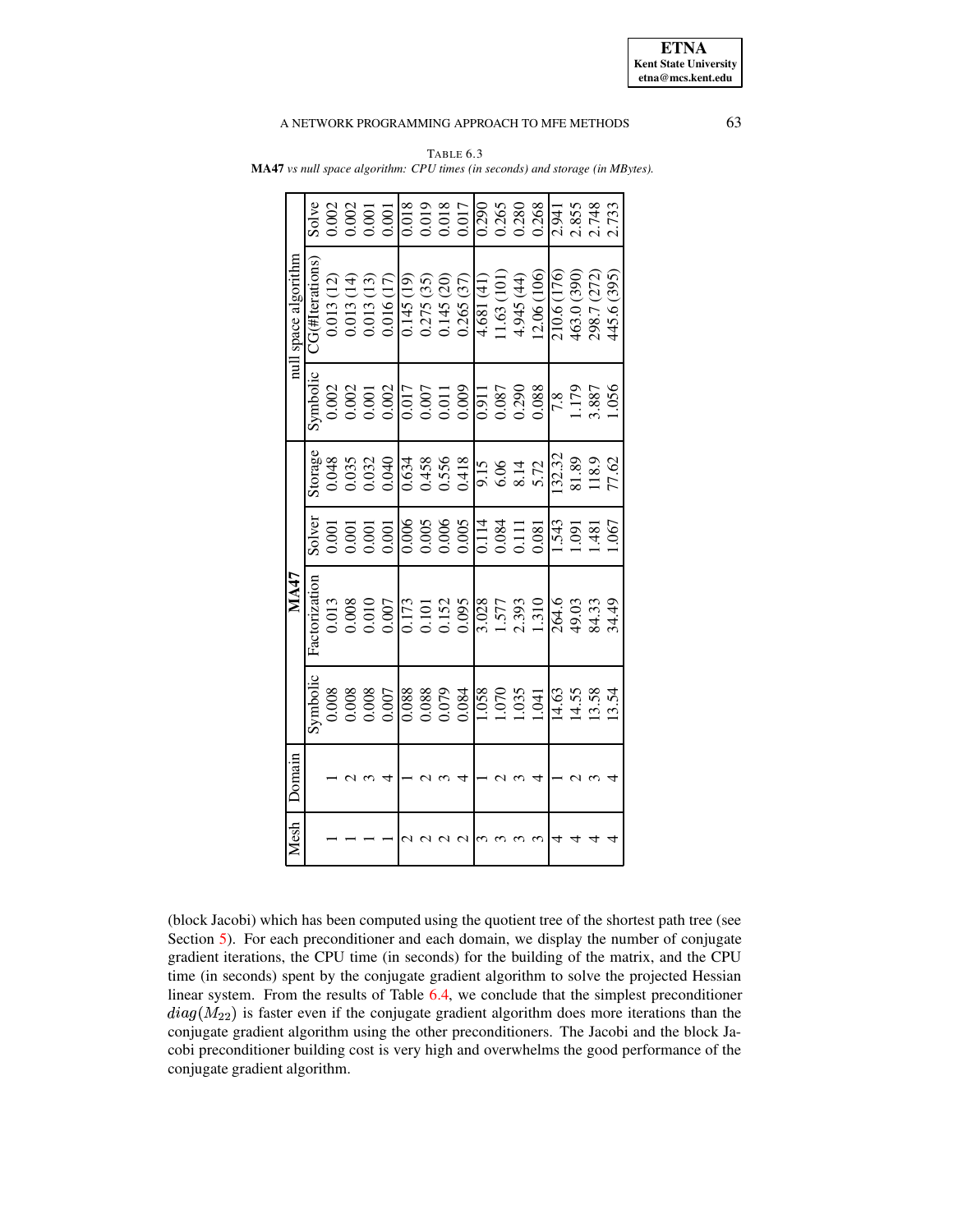| Domain         | Preconditioner      | CG #Iterations | CPU Time (in seconds) |          |  |
|----------------|---------------------|----------------|-----------------------|----------|--|
|                |                     |                | <b>Building</b>       | CG solve |  |
|                | $diag(M_{22})$      | 41             | 0.026                 | 4.681    |  |
|                | $diag(M_{22})$      | 28             | 13.60                 | 3.212    |  |
|                | $blockdiag(M_{22})$ | 19             | 15.06                 | 2.854    |  |
| 2              | $diag(M_{22})$      | 101            | 0.025                 | 11.63    |  |
| $\overline{2}$ | $diag(M_{22})$      | 79             | 13.16                 | 8.859    |  |
| 2              | $blockdiag(M_{22})$ | 69             | 12.13                 | 10.18    |  |
| 3              | $diag(M_{22})$      | 44             | 0.025                 | 5.049    |  |
| 3              | $diag(M_{22})$      | 26             | 13.94                 | 2.954    |  |
| 3              | $blockdiag(M_{22})$ | 19             | 15.63                 | 3.122    |  |
| 4              | $diag(M_{22})$      | 106            | 0.025                 | 12.06    |  |
| 4              | $diag(M_{22})$      | 92             | 13.10                 | 10.04    |  |
|                | $blockdiag(M_{22})$ | 79             | 13.23                 | 12.37    |  |

<span id="page-23-1"></span>TABLE 6.4 *Comparison between the preconditioners: CPU times and # Iterations of conjugate gradient algorithm.*

In Table [6.5,](#page-24-1) we report the CPU time (in seconds) spent by our implementation of the Algorithms [A.1,](#page-25-0) [A.2,](#page-26-0) and [A.3.](#page-27-0) These algorithms build the nested dissection structure of  $\tilde{M}_{22}$ and the null space matrix  $Z$ . In particular, the nested dissection structure can be useful in building a parallel version of the matrix-vector products involving the implicit form of the matrix  $M_{22}$ . Moreover, it is possible to use the structure for the evaluation of the complexity of the explicit computation of the null space matrix  $Z$ . We observe that comparing Table [6.5](#page-24-1) and Table  $6.3$ , the computational cost of Algorithms [A.1,](#page-25-0) [A.2,](#page-26-0) and [A.3](#page-27-0) is comparable with the cost of the **MA47** symbolic phase. Algorithms [A.1,](#page-25-0) [A.2,](#page-26-0) and [A.3](#page-27-0) are the basis on which it is possible to build a parallel version of the matrix-vector computation  $(3.8)$ . In particular, it is possible to use Algorithm [A.3](#page-27-0) to generate a suitable data structure for the solution of the triangular systems involving the matrices L and  $L<sup>T</sup>$ .

<span id="page-23-0"></span>**7. Generalization to the 3-D case.** Almost all the results of the paper can be generalized to the case  $\Omega \subset \mathbb{R}^3$ . The only exceptions are Lemma [5.2](#page-11-0) and Corollary [5.1.](#page-11-4) In practice, we cannot predict a priori the pattern of the projected Hessian  $M_{22}$  when the graph  $A$  is not planar, as is the case of the 3D meshes. In particular, we can build the shortest path tree in the 3D case as described in Section [4.](#page-7-0) In the resulting tree (or forest) each parent has at most 3 children. Moreover, for a problem with only Dirichlet boundary conditions and an isotropic mesh the resulting forest has a number of trees proportional to the number of triangles meshing the boundary surfaces. This number is proportional to  $\mathfrak{h}^{-2}$ . Therefore, the potential parallelism in solving the lower and upper triangular matrices in the null space algorithm increases of one order of magnitude from the two dimensional to the three dimensional case. The extension to the three dimensional domain of the preconditioners presented in Section [6.3](#page-19-2) is straightforward. Furthermore, the increased parallelism suggest the possibility of reducing considerably the cost of building the block versions based on the quotient tree such as  $diag(M_{22})$  or  $blockdiag(M_{22}).$ 

In particular, we want to highlight that the absence of fill-in is promising when we need to solve Darcy's equations in 3D domains. It is reasonable to expect that the fill-in and complexity of a direct solver, applied to the augmented systems related to the approximation of Darcy's equations in 3D domains, would grow as  $\mathcal{O}(m^4)^3$  and  $\mathcal{O}(m^2)$  respectively [\[30,](#page-29-31) 29. Instead, our algorithm does not have any fill-in and its complexity only depends on the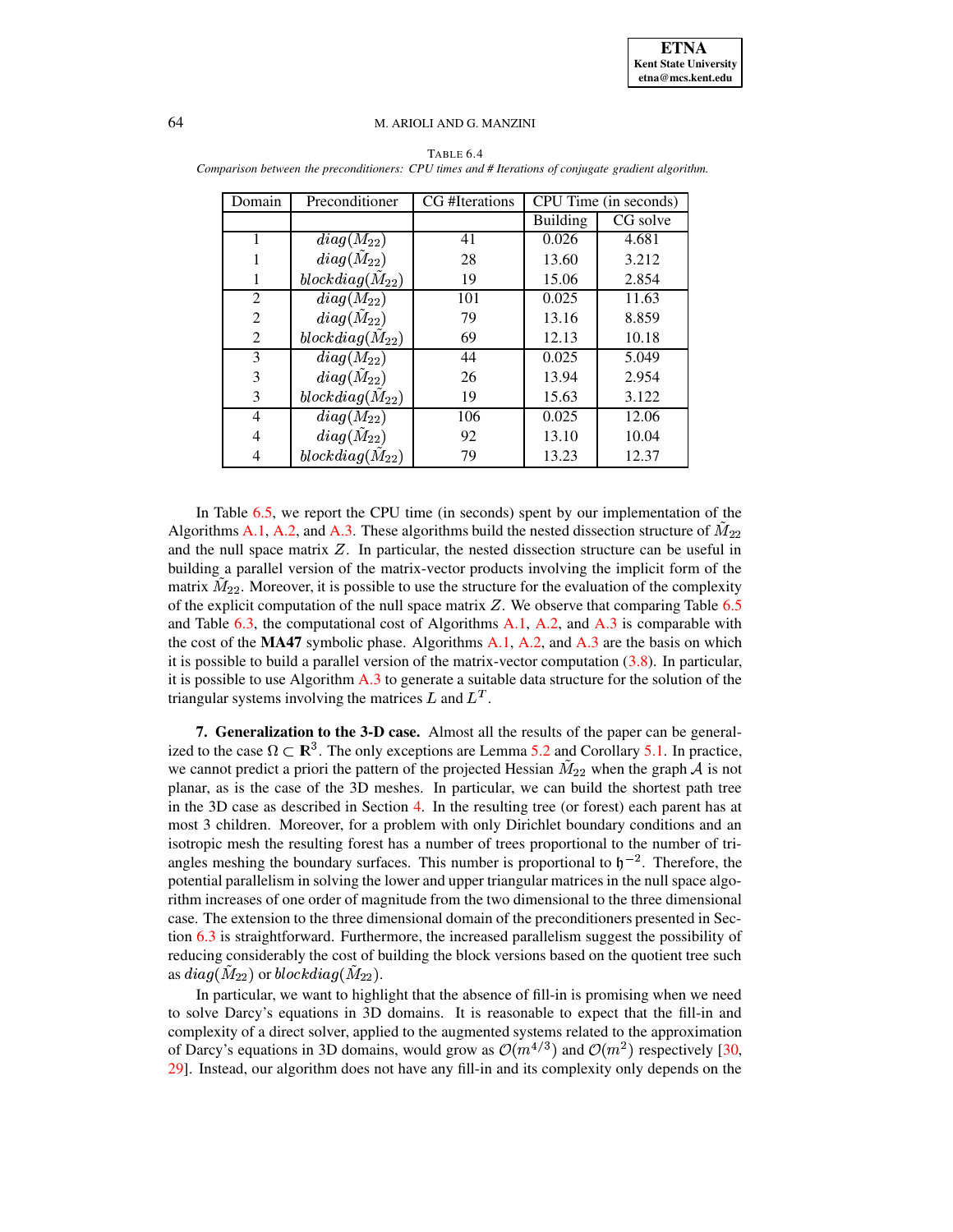**ETNA Kent State University etna@mcs.kent.edu**

#### A NETWORK PROGRAMMING APPROACH TO MFE METHODS 65

| Mesh                    | Domain         | CPU Time (in Seconds)      |
|-------------------------|----------------|----------------------------|
|                         |                | Algorithms $A.1, A.2, A.3$ |
| 1                       | 1              | 0.001                      |
| 1                       | $\overline{c}$ | 0.001                      |
| 1                       | 3              | 0.002                      |
| 1                       | 4              | 0.001                      |
| $\overline{c}$          | 1              | 0.025                      |
| $\overline{2}$          | $\overline{2}$ | 0.009                      |
| $\overline{2}$          | 3              | 0.022                      |
| $\frac{2}{3}$           | $\overline{4}$ | 0.006                      |
|                         | 1              | 1.225                      |
| $\overline{\mathbf{3}}$ | $\mathfrak{2}$ | 0.159                      |
| 3                       | 3              | 0.982                      |
| $\mathfrak{Z}$          | 4              | 0.178                      |
| 4                       | $\mathbf{1}$   | 29.89                      |
| 4                       | $\overline{c}$ | 4.775                      |
| 4                       | 3              | 28.53                      |
| 4                       | 4              | 5.118                      |

<span id="page-24-1"></span>TABLE 6.5 *CPU Time (in seconds) for the computation of nested dissection structure for null space matrix* ¥*.*

condition number of the scaled projected Hessian matrix  $Z<sup>T</sup>MZ$ . We can reasonably assume that this condition number does not change with the dimension of the domain  $\Omega$ , analogous to the behaviour of the classical finite-element method. Therefore, the stopping criterion will stop the conjugate gradient algorithm after a number of steps which is not dependent on the dimension of the domain  $\Omega$ . The performance analysis of our algorithm when applied to three dimensional domains will be considered in future work.

<span id="page-24-0"></span>**8. Conclusions.** We have analysed a variant of the null space algorithm that takes full advantage of the relation between the structure of the augmented system and the network programming structure of the mixed finite-element approximation of the Darcy's equations. We remark that this method can be applied to any diffusion equation. We compared the performance of our prototype version of the algorithm with a well established direct solver and we concluded that even if our implementation can be 10 times slower than the direct solver, the absence of fill-in makes our code competitive for large problems.

We did not implement a parallel version of our algorithm. Nevertheless, we are confident that a parallel version will speed up the performance. In particular, the matrix-vector product involving  $Z^T M Z$  can largely benefit from the parallelization, where the block structure of  $L_1$  can be exploited.

Finally, once the null basis has been computed, it can be used to solve a sequence of problems [\(2.1-2.2\)](#page-1-1) with different permeability tensors, i.e., different soil characteristics, since in this case only the block  $M$  changes and  $A$  stays the same. In contrast, direct solvers, like **MA47**, computing a Gaussian factorization of the augmented system or the Schur-complement based approaches cannot take advantage of this. The same applies to the case of time-dependent or nonlinear problems.

This advantage is fairly important in the three dimensional cases.

**Appendix.** In this appendix, we describe the major details regarding the data structures and algorithm implementations of Section [5.1.](#page-12-0)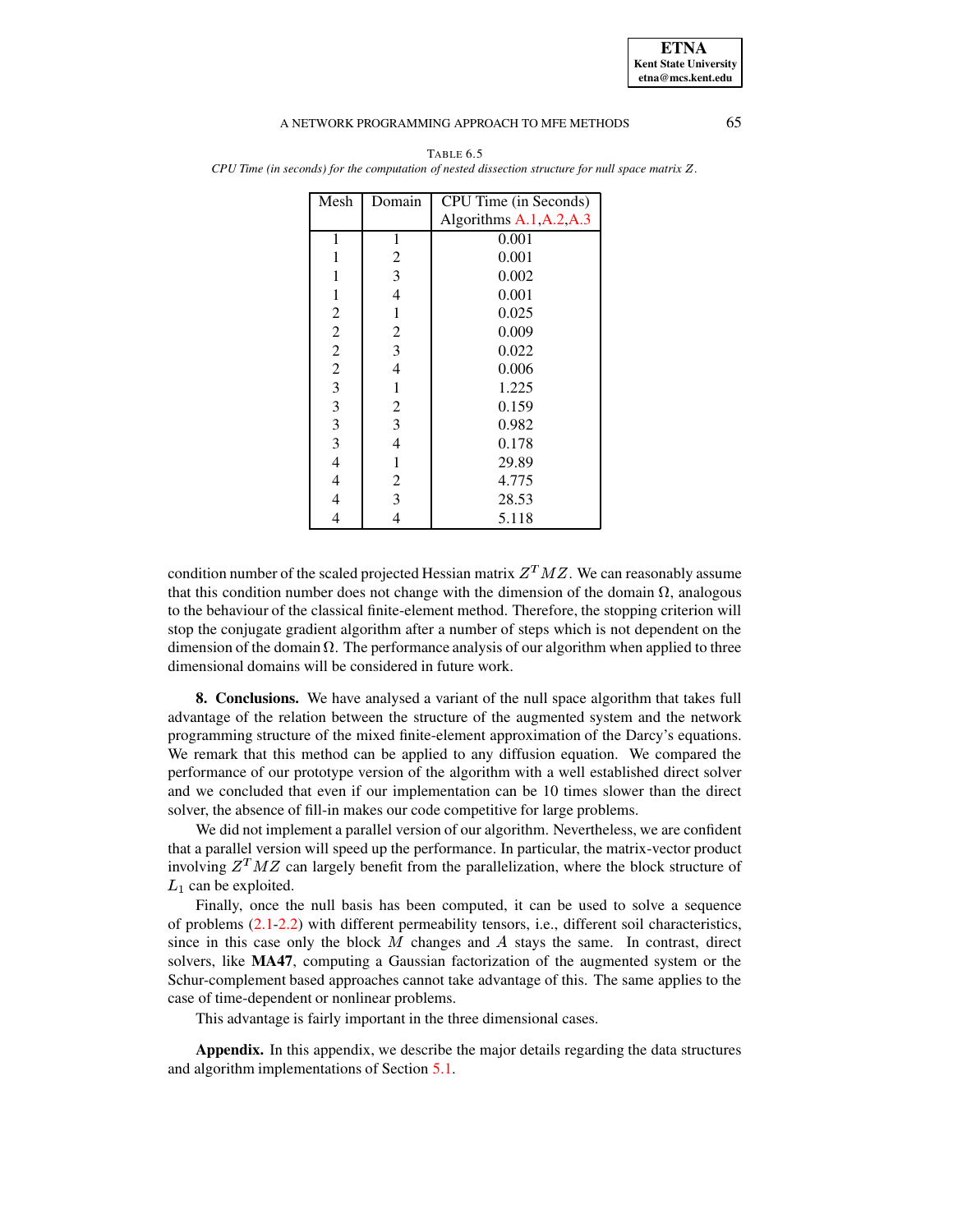The matrix  $\vec{A}$  is the incidence matrix of the graph representing the unstructured bidimensional mesh used in the computations. The the row/column compressed data structure mentioned in Section [5.1](#page-12-0) [\[17\]](#page-29-5) can thus be easily implemented as follows by using vector arrays. Each column of A has at most *three* nonzero entries; then, we store for each node (i.e. triangle) *i* the *three* arcs (i.e. edges) indices consecutively in position *i*,  $i + 1$ ,  $i + 2$ . If the node corresponds to a triangle having an edge on the Neumann boundary, we explicitly store a 0 which means that the triangle has the root as a neighbour. Analogously, as each row  $j$  of A has only *two* nonzero entries, we store the *two* nodes (i.e. triangles) describing the arc  $\dot{\mathbf{i}}$ in position j and  $j + 1$  of a vector. Again, we need to explicitly store some 0 values for the Dirichlet edges. The overhead of the explicit storage of these zeroes is less than the one we would have if we stored the pointers within the classical row and column compressed forms because the number of the boundary edges is of the order of the square root of the number of triangles in the mesh.

Before starting the one-way dissection phase, we visit the tree and identify the out-of-tree arcs in each Q-node that are within the Q-node and the arcs directly linking the external root (node 0) to a Q-node. These arcs are stored in *sep.list* which is a queue data structure. The phase relative to the one-way dissection is implemented by the following algorithm:

```
ALGORITHM A.1.
procedure root.sep.count(sep.size)
            for each i ∈ children(0) do
                     Q_i = chain(i); sep.size(Q_i) = 0;
                     for Q_k = Q_i:Q-last(Q_i), do
                         for each \ell = (p, q) \in Q-star(Q_k) with chain(p)= Q_k do
                                   if q > last(Q-last(Q_i)) or q < first(Q_i) then
                                     sep.size(Q_i) = sep.size(Q_i) + 1;end if;
                         end for each;
                     end for;
           end for each;
end procedure.
procedure sep.tree (sep.list,sep.size,Q,mask)
            for Q_k = Q_{root}:Q-last(Q_{root}), do
                \{for each \ell = (p, q) \in Q\}-star(Q_k) with chain(p) = Q_k do
                         if \text{mask}(\ell) = 0 and \{q > \text{last}(Q \text{-} \text{last}(Q_i))\} or q < \text{first}(Q_i) then
```

```
insert ¦ in sep.list ;
                          mask(\ell) = 1;
                          sep.size = sep.size + 1;end if;
               end for each;
           end for;
end procedure.
```

```
procedure one.way.dissection(sep.list,sep.size,mask)
           root.sep.count(sep.size)
           sort Q-children(Q) in decreasing order of sep.size ;
           §§ ·
for each child W
Q-children(Q) do
                    §§ ·
sep.tree (sep.list, sep.size(child), child, mask);
```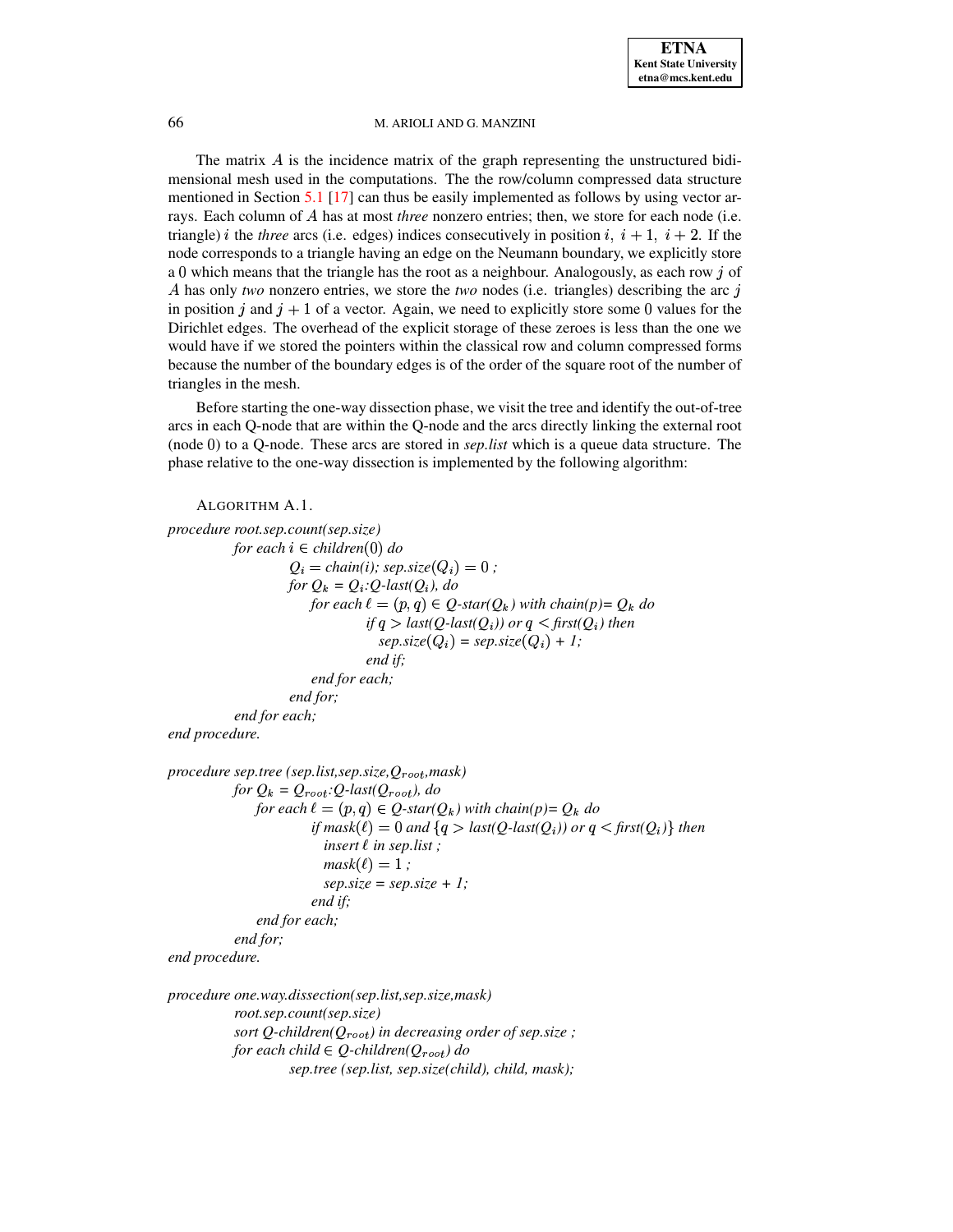# *end for each;*

*end procedure.*

Because each out-of-tree arc can be counted only twice, the complexity of Algorithm [A.1](#page-25-0) is  $\mathcal{O}(2\xi)$ , where  $\xi$  is the number of nonzero entries in the submatrix  $L_2$  and is equal to twice the number of the out-of-tree arcs.

From Corollary [4.1,](#page-9-1) Corollary [5.1,](#page-11-4) and Lemma [5.1](#page-11-2) it follows that each block  $i$ , of size  $sep.size(i)$ , contains out-of-tree arcs that have fundamental cycles intersecting each other. Therefore, each of these blocks corresponds to a full diagonal block in  $M_{22}$ . The order of the diagonal block is equal to the corresponding value of  $sep.size$ . The out-of-tree arcs in  $sep. list$  form the external *separator*. The external separator identifies a curve on the mesh. Thus, because the graph is planar, the size  $\chi$  of the external separator will be  $\mathcal{O}(\sqrt{m})$  (*m* is the number of triangles in the mesh) [\[30,](#page-29-31) [29\]](#page-29-32).

Finally, we renumber the out-of-tree arcs, such that the arcs in the external separator are the last ones and the arcs lying within a descendant subtree of root are consecutive. This is equivalent to permute the rows of the matrix  $L_2$  so that we have a block diagonal submatrix . followed by a block of rows connecting the previous diagonal blocks.

In the following Algorithm [A.2,](#page-26-0) we denote by  $Q_{root}$  the root of one of the Q-subtrees §§ · obtained from the one-way dissection phase. The algorithm proceeds as follows. Basically, we visit each subtree and we reorder the Q-children list of each Q-node such that the first child is the root of the subtree with the least number of nodes, and the other children are sorted in increasing order with respect to the number of nodes in their respective subtrees. Moreover, we label each out-of-tree arc  $\ell$  with the quotient tree ancestor  $QT$ -ancestor( $\ell$ ), the Q-node closing the fundamental cycle of  $\ell$  in the spanning tree.

By means of *QT-ancestor* and by the data structure of the spanning tree, we can implicitly describe the structure of the null space matrix  $Z$ .

```
ALGORITHM A.2.
procedure nested.sep(sep.list, sep.size, Q, mask, QT-ancestor)
            if Q-children(Q_{root}) \neq \emptyset then
              Q_1 head of Q-children(Q_{root}) list;
              Q_2 tail of Q-children(Q_{root}) list;
              sep. tree (sep. list, sep.size (Q<sub>1</sub>), Q<sub>1</sub>, mask);step.size(Q_2) = 0;for each \ell \in Q-star(Q_{root}) do

§
§ ·
if mask(¦) = 0 then
                           insert ¦ in sep.list ;
                           mask(\ell) = 1;
                           sep.size(Q_2) = sep.size(Q_2) + 1;QT-ancestor(\ell) = Q_{root};
                         end if
              end for each;
              nested.\nsep(\nsep.\nlist, \nsep.\nsize, \nQ_1, \nmask);
              nested.sep(sep.list, sep.size, Q, mask);
            end if;
```
*end procedure*

Algorithm [A.2](#page-26-0) takes advantage of the binary structure of the quotient subtree and of the reordering of the Q-children list whose first entry has the least number of descendants. These

**ETNA Kent State University etna@mcs.kent.edu**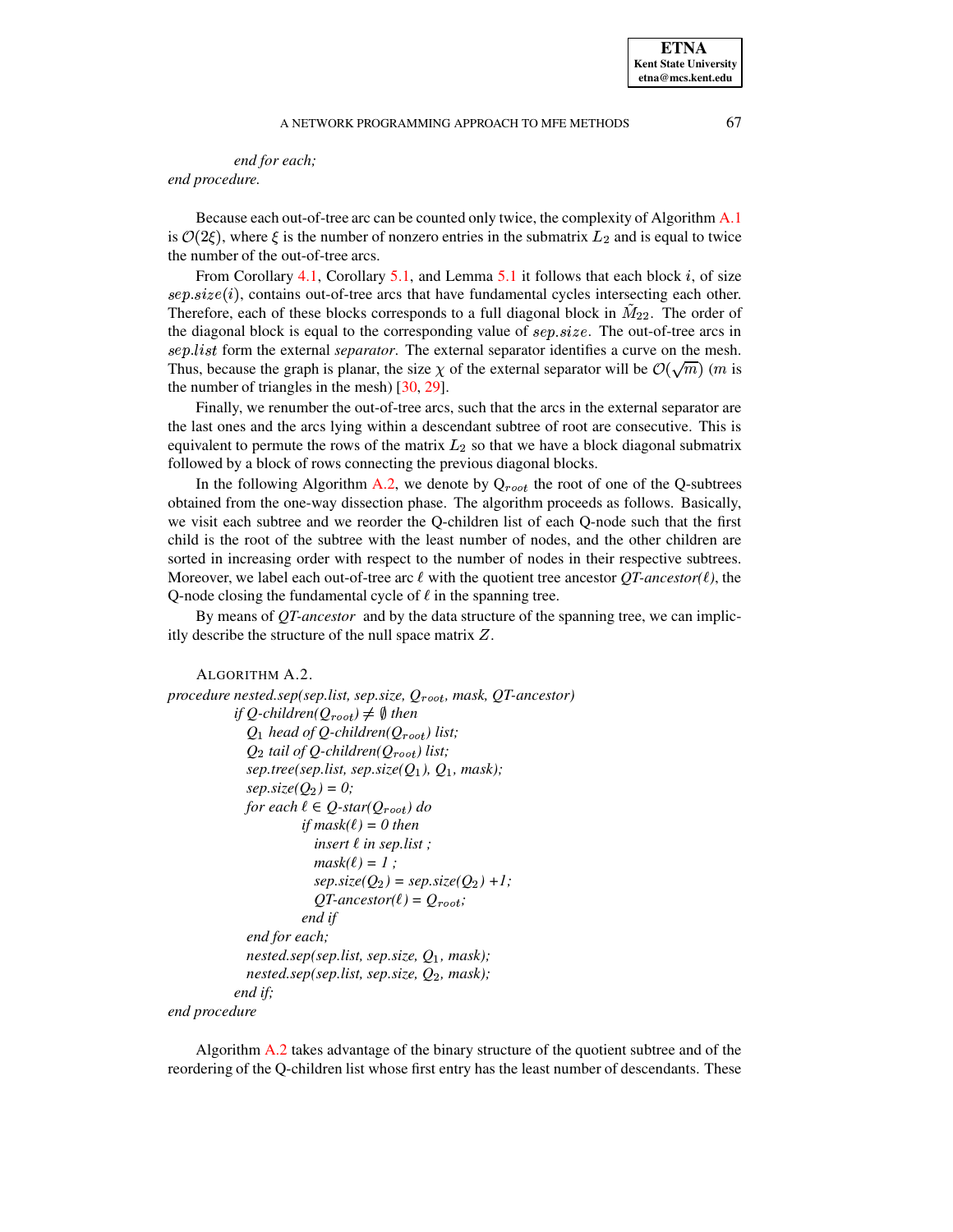two properties allow the possibility of separating the two subtrees rooted in the children of the current  $Q_{root}$  visiting only one of them and the Q-star of  $Q_{root}$ . Moreover, at each recursion we visit and separate a subtree which, in the worst case, has half of the nodes of the tree in it. Let  $N_Q$  be the number of nodes in one of the subtrees obtained after the one-way dissection phase. The Nested Dissection phase applied to this subtree will visit all the levels of the tree. For each level, algorithm [A.2](#page-26-0) will separate the subtrees with the least number of descendants. In the worst case, when the number of nodes in each subtree is half of the nodes of the previous subtree which contains it, the number of levels is  $\mathcal{O}(\log N_o)$ . Thus, the worst complexity of algorithm [A.2](#page-26-0) is  $\mathcal{O}(N_Q \log N_Q)$ .

If the tree is unbalanced, i.e. only one of the two children of a Q-node is a branching Q-node, the complexity of algorithm  $A.2$  is  $\mathcal{O}(N_Q)$ . Using the *sep.size* and *sep.list*, we can build the data structure *ND*, which is composed of *ND.list* and *ND.pointer*. *ND.list* contains the entries of *sep.list* in reverse order. *ND.pointer(* $Q_i$ *)* contains the pointer to the first entry in *ND.list* of the separator of the tree rooted in  $Q_i$ . In the following algorithm, we denote by  $N_{out}$  the number of out-of-tree arcs. We point out that the number of entries in *sep.list* is equal to  $N_{out}$ .

```
ALGORITHM A.3.
```

```
procedure nested.dissection(sep.list, sep.size, ND, QT-ancestor)
            for \ell = 1:N_{out} do
                ND-list(N_{out} - \ell +1) = sep-list(\ell);temp = QT\text{-}ancestor(N_{out} - \ell + 1);QT-ancestor(N_{out} - \ell +1) = QT-ancestor(\ell);
                QT-ancestor(\ell) = temp;
            end for;
            size = 0;
            for Q_i = Q_{root} : Q\text{-}last(Q_{root}) do
                size = size + sep.size(Q_i);ND.pointer(Q_i) = N_{out} - size + 1;end for;
end procedure
```
The *ND.list* gives the permutation that will reorder rows and columns of  $M_{22}$  in a nested dissection order. Finally, we can build the pattern of the upper triangular part of  $M_{22}$  by using the following algorithm [A.4,](#page-27-1) which takes advantage of the consecutive order of the Q-nodes forming a tree, obtained by applying a *depth first search* on  $\mathcal{T}/\mathfrak{P}$ , and of the nested ordering of the out-of-tree arcs in *ND*. We point out that for each  $Q_i$ , the rows and the columns with indices between *ND.pointer*( $Q_i$ ) and *ND.pointer*( $Q_i$ +*1*) form a full diagonal block in  $M_{22}$ . This pattern of the  $M_{22}$  is described by the usual compressed row collection data structure *(irow,jcol)* where for the row *i* of  $M_{22}$  is stored in *jcol(irow(i):irow(i+1)-1)*.

<span id="page-27-1"></span>ALGORITHM A.4. *procedure insert.columns(ND, QT, irow, jcol, jcount, count)*  $for Q_k = QT+1:Q\text{-}last(QT) do;$ *for each*  $\ell = (p, q) \in Q$ -star( $Q_k$ ) with chain(p)=  $Q_k$  do  $if q > last(Q\text{-}last(Q_i)) \text{ or } q < first(Q_i) \text{ then}$  $jcount = jcount + 1;$  $jcol(jcount) = \ell$ ;  $count = count + 1$ ;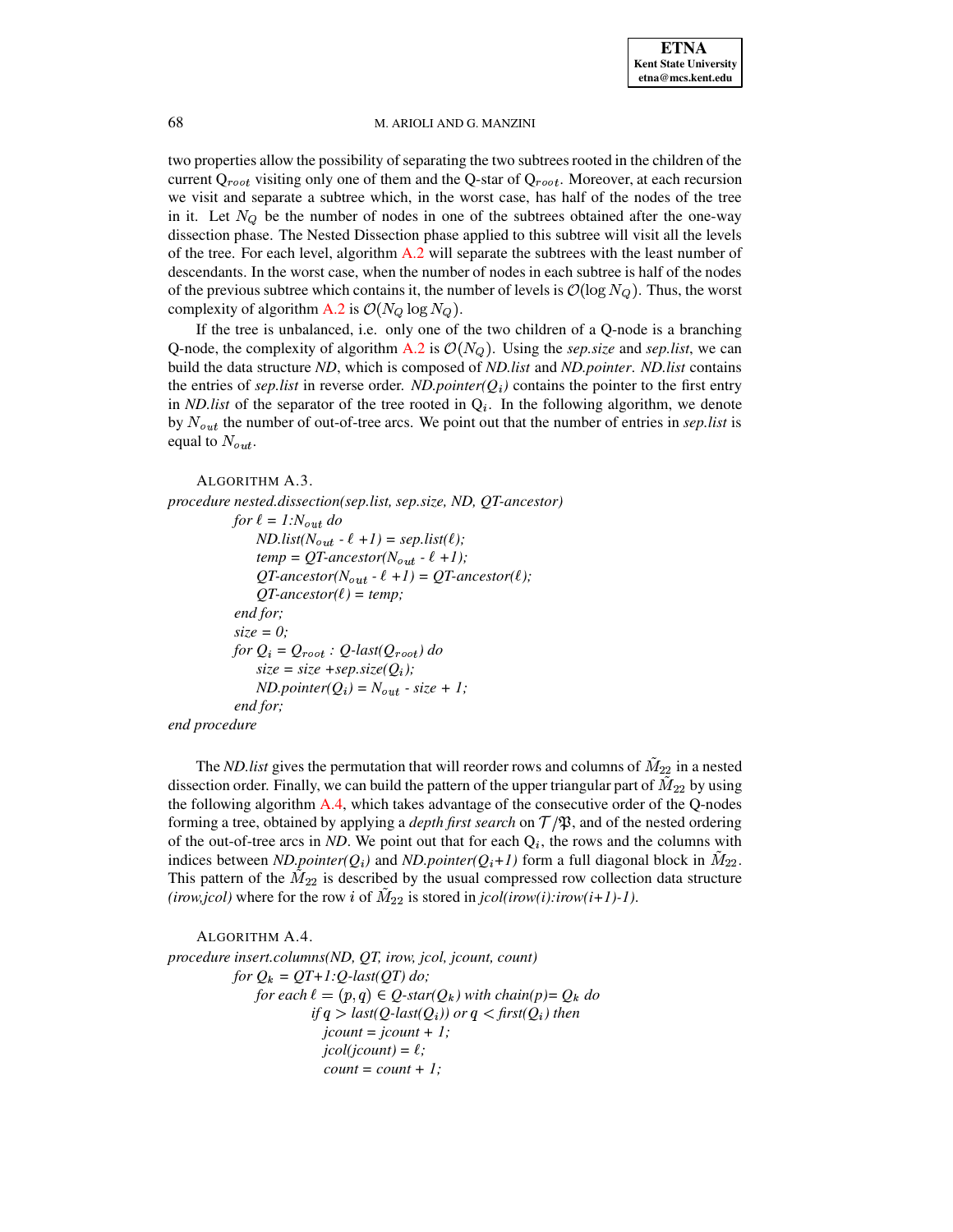**ETNA Kent State University**  $etna@mcs. kent.edu$ 

A NETWORK PROGRAMMING APPROACH TO MFE METHODS

end if; end for each; end for; end procedure; procedure  $M_{22}$ -pattern(ND, QT-ancestor, irow, jcol)  $irow(1) = 1$ ; jcount = 0; for  $i = 1:N_{out}$  do  $count = 0$ ;  $Q_1$  head of Q-children(QT-ancestor(i)) list;  $Q_2$  tail of Q-children(QT-ancestor(i)) list; for  $k = i:ND$ . pointer( $Q_1+1$ ) - 1 do  $jcount = jcount + 1;$  $jcol(jcount) = ND $, list(k);$$  $count = count + 1;$ end for; let  $(p_i, q_i)$  the ends of arc i;  $Qp_i = chain(p_i);$   $Qq_i = chain(q_i);$ if QT-ancestor(i)  $\neq Qp_i$  and QT-ancestor(i)  $\neq Qq_i$  then insert.columns(ND, QT-ancestor(i), irow, jcol, jcount, count)  $irow(i+1) = irow(i) + count;$ else if  $q_i >$  last(Q-last(Q<sub>1</sub>)) or  $q_i <$  first(Q<sub>1</sub>) then insert.columns(ND,  $Q_1$ , irow, jcol, jcount, count);  $irow(i+1) = irow(i) + count;$ else insert.columns(ND,  $Q_2$ , irow, jcol, jcount, count);  $irow(i+1) = irow(i) + count;$ end if: end if; end for;

end procedure

Finally, we observe that the final value of *jcount* gives the total number of nonzero entries of the upper triangular part of  $M_{22}$ . Therefore, without the explicit computation of the real values of the nonzero entries in  $\tilde{M}_{22}$  we can predict the total amount of memory we need for storing the matrix.

#### **REFERENCES**

- <span id="page-28-2"></span>[1] R. ALBANESE AND G. RUBINACCI, Integral formulation for 3D eddy-current computation using edge elements, IEEE Proc. A, 135 (1988), pp. 457-462.
- <span id="page-28-1"></span>[2] P. ALOTTO AND I. PERUGIA, Mixed finite element methods and tree-cotree implicit condensation, CAL-COLO, 36 (1999), pp. 233-248.
- <span id="page-28-3"></span>[3] R. AMIT, C. A. HALL, AND T. A. PORSCHING, An application of network theory to the solution of implicit Navier-Stokes difference equations, J. Comp. Phys., 40 (1981), pp. 183-201.
- <span id="page-28-5"></span>[4] M. ARIOLI, A stopping criterion for the conjugate gradient algorithm in a finite element method framework, Numer. Math., 97 (2004), pp. 1-24.
- <span id="page-28-0"></span>[5] M. ARIOLI AND L. BALDINI, A backward error analysis of a null space algorithm in sparse quadratic programming, SIAM J. Matrix Anal. and Applics., 23 (2001), pp. 425-442.
- <span id="page-28-4"></span>[6] M. ARIOLI, J. MARYŠKA, M. ROZLOŽNÍK, AND M. TŮMA, Dual variable methods for mixedhybrid finite element approximation of the potential fluid flow problem in porous media, to appear in Electron. Trans. Numer. Anal., 2005. Special Volume on Saddle Point Problems:

69